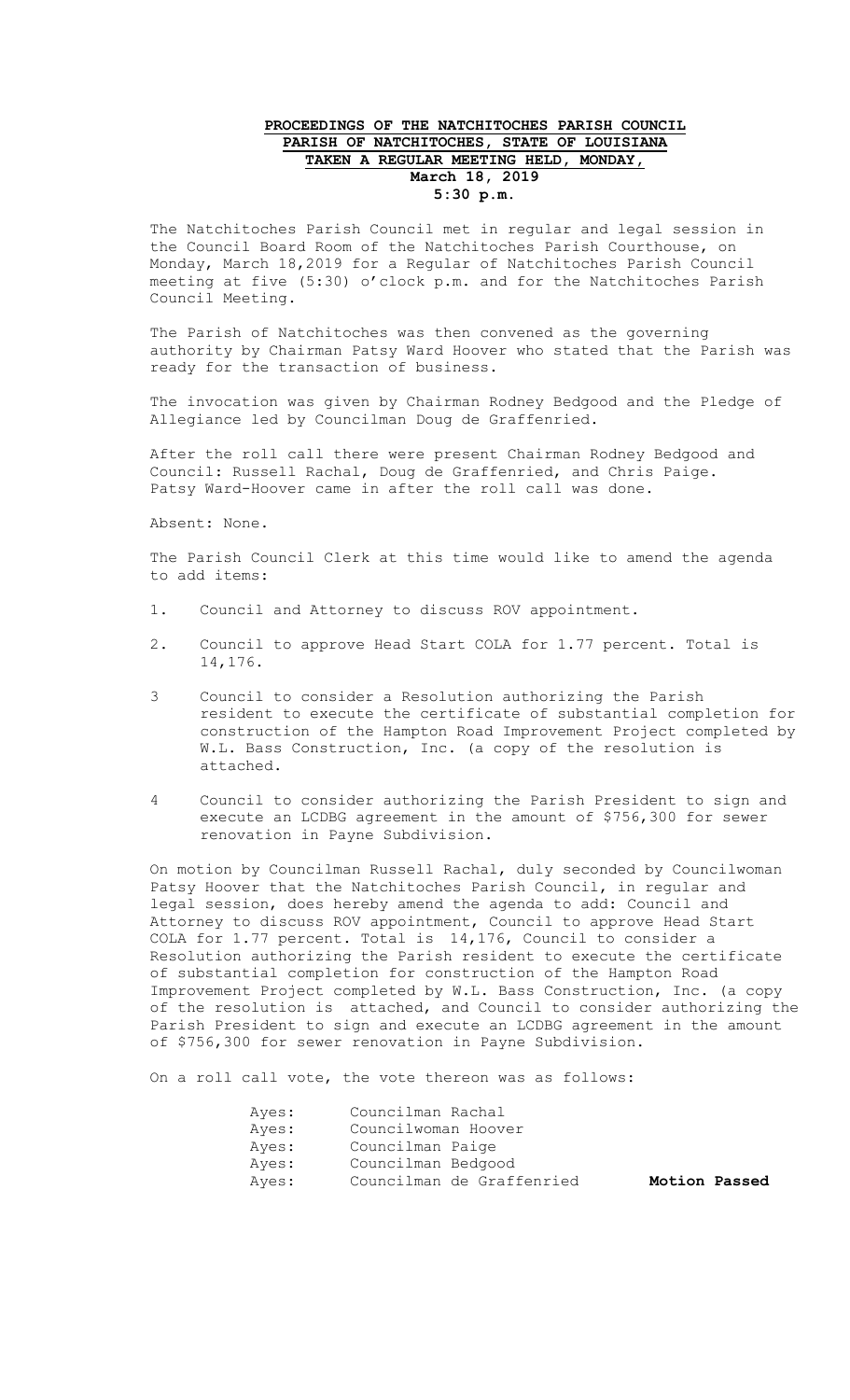Regular Meeting March 18, 2019 **Page 2. Page 2. Page 2.** 

Chairman Bedgood stated the next item was to recognize any invited guests. There was none.

Chairman, Bedgood stated the next agenda item we will hear the report of the Public Works Director, Mr. John Richmond. Mr. Richmond had already sent his reports and asked were there any questions or comments, there were none. Mr. Richmond wanted to summarize year to date things they put out about \$4,250 cubic yards of material over the last 2 months, we accepted phones calls that comes into the office we have about 500 phones calls over the last 2 months and those calls resulted in 536 jobs year to date, two dozen culverts has been replaced and put in.

Councilman Rachal wanted to ask, Mr. Richmond a question, "Mr. Richmond when someone comes to get a permit or apply for a permit for hauling or whatever, if they go out and damage a road, What, do we bill them for, when it comes time to fix the problem? Mr. Richmond, replied, "We bill them for what is done, now we're starting something new from my tenue we've started to video tape the road, that we're giving permits on that was inconsistence over the previous years, but we're doing this with all our permits now. We have a record of what exactly that road looked like before they started working on it, and if there's any damage we're to assess them for the damages, and we're to charge them for such things as the material, labor and related labor charges and equipment." Councilman Rachal, replied, "Are we going to charge them for that?" Mr. Richmond replied, "Yes, we will." Councilman Rachal, responded, "Have we been charging them?" Mr. Richmond, replied, "That I don't know, that was before my tenue, I know we're going to do it now." Councilman, Rachal, replied, "I know a while back when I looked it wasn't any charges for labor or material, we're falling way short, and we need to stick to the Ordinance and make them fix it back or charge for the permits or something." Mr. Richmond responded, "There's a matter of clarity to what we've seen recently a week of two up in the North end of the Parish on Johnson Road and we haven't had to charge them anything because they repaired it themselves and we sent our Motor grader operator and they've been very cooperative, it's all about communications, if we enforce the permit early, you don't have a whole lot of problems later. A copy of the Ordinance goes with their permit, they have that."

Councilwoman, Hoover, wanted to ask a question, but didn't know whom to ask it to. Councilwoman, Hoover begins by saying, "Mr. Earl Townsend is no longer the Public Works, Director, you are; so, he's still working, what's it costing the Parish for you, Earl Townsend in that position, how much it's costing the Parish and How long is Mr. Earl still going to be on?" Mr. Richmond, responded, "I can answer most of that for you. Earl salary remains unchanged; however he's no longer salary he's a hourly employee and only pays for when he's there, he has taken some time off and he's about to only work part time and I believe the budget has included him up to six months our goal is not to use him for six months and we've been talking about it on a regularly basis and by the end of this month he probably will be phasing out considerably to only where he's only to ask questions from me."

Parish President, replied, "Mrs. Hoover that was necessary to get a smooth transition." and while he's talking Councilwoman Hoover was saying, I understand that I just want it to go on record that he's not there because there has been some concerns about salaries at the Highway Department and how long he's going to stay, I don't know this information so I asked the person who could, I appreciate you."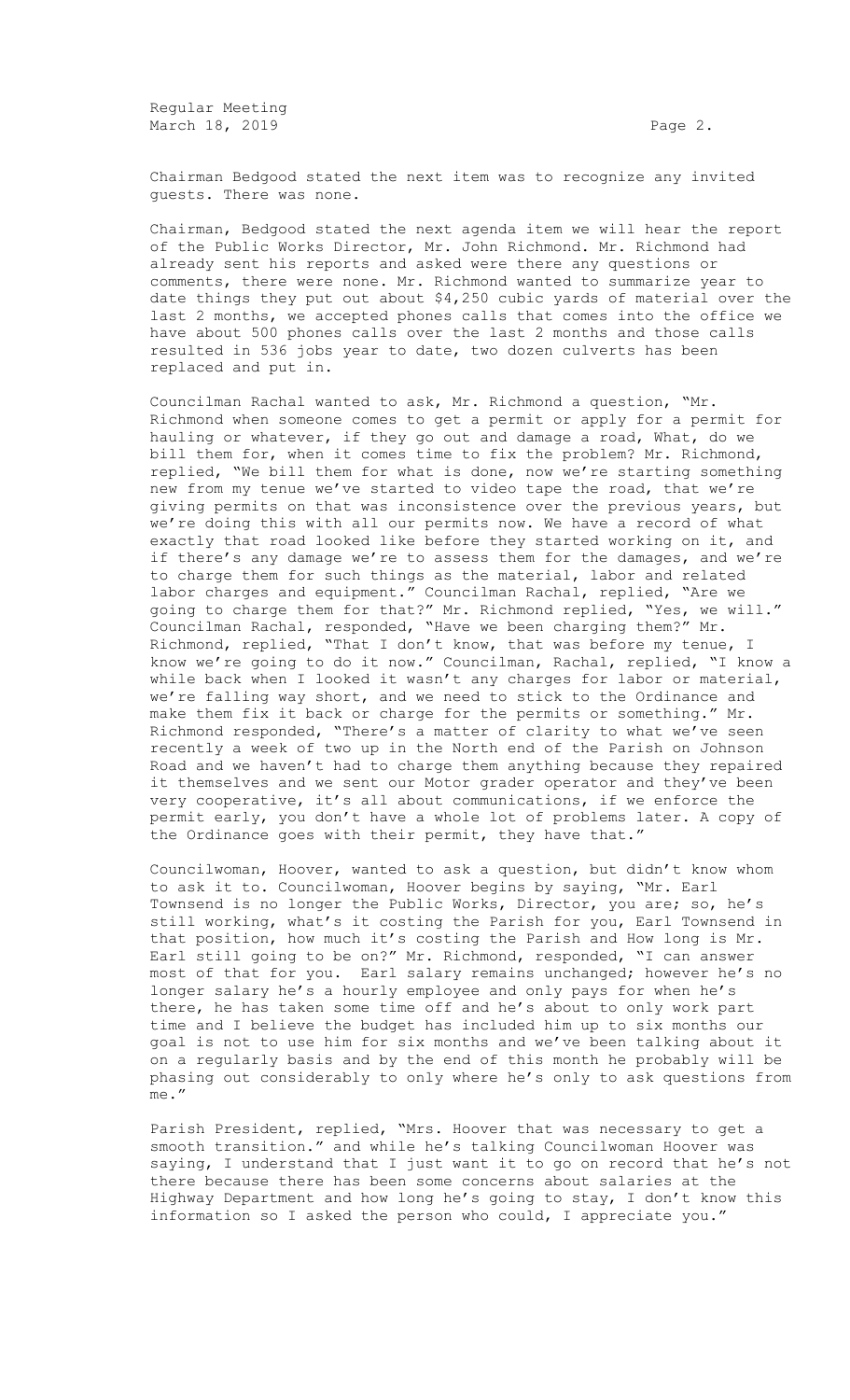Regular Meeting March 18, 2019 **Page 3.** Page 3.

Chairman, Bedgood, then recognizes Ms. Sharon Harris, OCS/Head Start Executive Director, she gave her reports in the Council's packets and wanted to know if they had any questions, comments or concerns on the reports. Ms. Harris wanted to inform the Council about on tomorrow there going to be a CDI (Community Development Institute) that is what it's called and they are coming to the Head Start building to do an on-site visit, it's not a monitoring visit it's an on site visit to check out our facilities being that we're going to have a transition to a new Grantee and they're wanting to see what shape our buildings are in, and they will be here tomorrow beginning at 9:00am."

Councilwoman, Hoover begins to speak, saying, "Mr. Chris you have a letter that I have in my package dealing with Head Start, Can you tell me what's going on with that?" at this time, Councilman, Paige, replied, "I had the letter at the last meeting and I was going to give to all members, but I did issue the letter for our Clerk to give to the newspaper, and Mr. Nowlin, and those that were present. Thanks to the people in the community, because I don't know what any of you people own or have whether it's a business, but it was people from the Community who called me, church members and other people who called me to say, they had a problem with that, they felt it was unfair that, I didn't know that Mr. Rachal owns or family member owns a Child Care facility and he was significantly in the push to make sure the Parish did not apply for the Head Start Program and people trusted him, and they called me with that, they wanted to make sure they go on record to say it needed to be looked into. Like I told Mr. Mansour and I gave him one last month just to be sure and get this over with I been here over twenty-five years and sometimes I see justice flipped the other way and I told him I hope they don't look the other way on this particular thing and that they do a full investigation, because Child Care Center are in competition with the Head Start program because they compete for the children, and that's just the way I feel about it."

Councilman, Rachal, responded, "For the record I do not own a daycare, my wife has never owned a Daycare and ethics only goes to the spouse first thing, you don't know what you're talking about. Next thing is Head Start is a Grant and my daughter Day Care is out her pockets so there's no competition, so that's okay, let the record reflect Russell nor LaDonna Rachal owns a Day Care Center or never will own a Day Care and it will be looked into through the legal system, Thank you."

Ms. Carolyn Roy wanted to know, is there a new Grantee for Head Start and if so, when does it starts and when does the Parish Council support ends? Parish President responded, "Carolyn, the Parish contract with the Office of Head Start ends on June 30, 2019 applications were submitted last November by those interested parties wished to operate the program, I think two but more may have been submitted, they're being evaluated now in DC and hopefully we'll know soon, but we have no assurances, we don't know exactly when we're going to know, it could be next month, it could be June  $30^{th}$ , I think the later it is more of a hardship it puts on our employees, and they have plans to make and we have a new school year that starts in early August, it needs to be up to somebody, we're constantly trying to get Mrs. Metoyer to get us all the information and we really don't have any leverage to say we need to know something, our people needs to know something. We don't know, and we don't know when we'll know, the only thing I heard, was maybe we'll know about May and that's not a definitely maybe."

Councilwoman, Hoover, wanted to know who was the two agencies that applied. Parish President replied, "Save the Children they operate the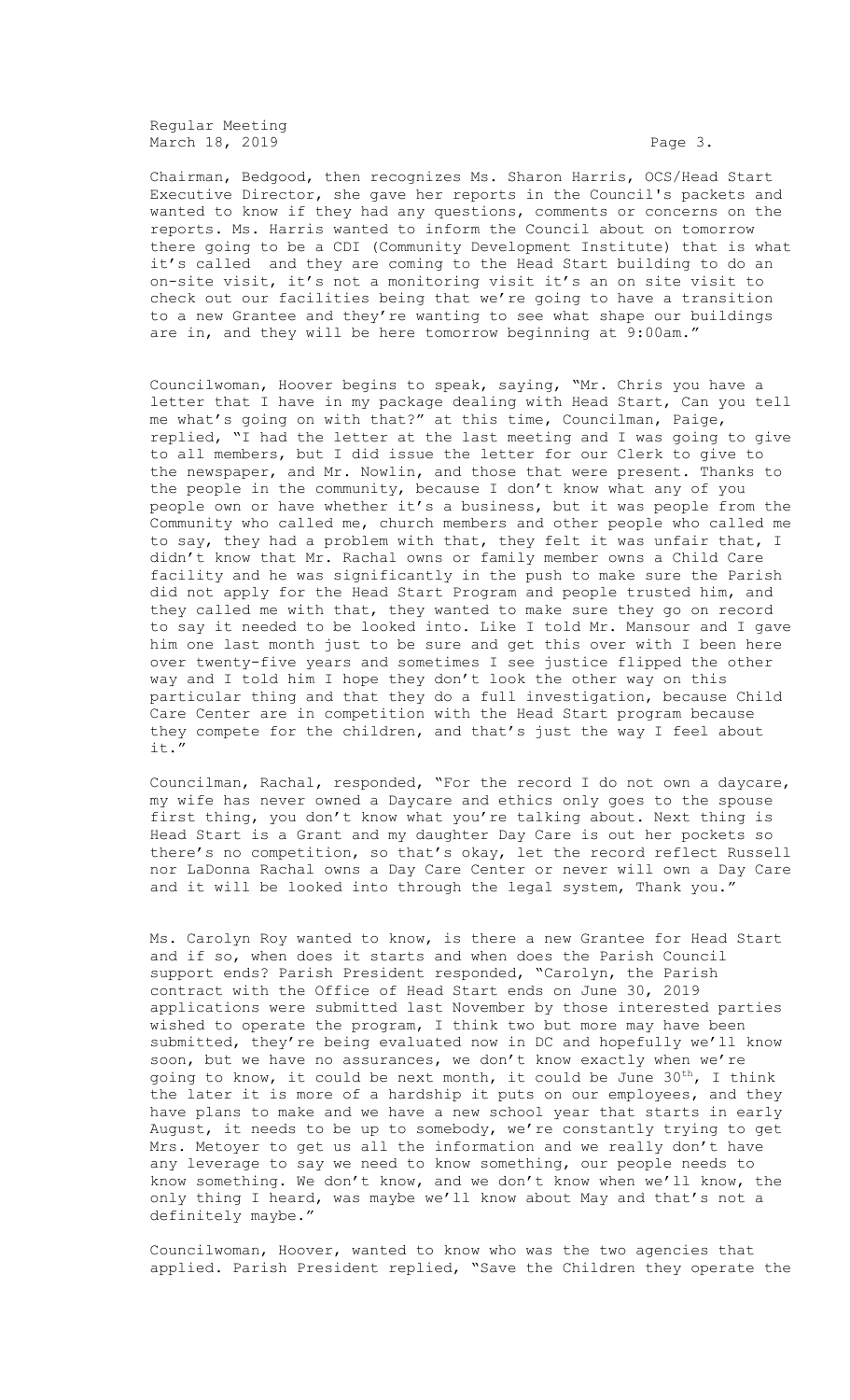Regular Meeting March 18, 2019 **Page 4.** 

Rapides Parish Head Start Program and in Arkansas and three or four other states and Pinebelt operates in the Northern part of Louisiana in LaSalle Parish, Bienville, Red River, and Jackson.'

Councilman, Paige, responded, "There are going to be some more cost factors related to that also to this Parish, for the employees they don't pick up some unemployment this Parish would have to pay and for all the employees this agency won't take over, such as their Comp time and other things these people have coming to them. I think Ms. Miley is working with them." Councilwoman, Hoover replied, "Well, she's leaving so, and Councilman Paige, replied, "I don't know all about that." Parish President Rick Nowlin, responded, "We have done a comparison cost for the Parish, if they would not hire any of our employees it would cost of \$60,000 to \$65,000 if they hire half our employees we're looking at \$30,000, 75% we're looking at \$15,000, I don't have no guarantee but I certainly it would be wise on these other companies to look at our employees and I expect they would hire a large number of them, it's their call, I think it will be quite difficult to run out and find sixty people in a day or something, but worse case we're looking in a range of \$60,000 to \$65,000."

Councilman, Paige, responded, "It should also be noted that when you talk about \$65,000 this could be fixing people potholes and roads out there with, let's be for real about what we're talking about, it's unnecessary that we go in this phase, but it has happened, and we have to deal with it." Parish President, replied, "That's right we're dealing with it."

Jr. Johnson wanted clarity about Head Start and a privately-owned Day Care, Head Start is federally funded and he wanted clarification if Head Start was federally funded. And whom ever gets it still will receive Federal funding, but it just won't go to Natchitoches Parish Government.

Councilwoman, Hoover, wanted to know about Insurance for the Parish and it would affect the Parish when these 60 people are dropped. Councilwoman, Hoover was told by Parish President Nowlin and Human Resources Cathy Creamer it would not affect our Insurance for this year, but next year they would have to look at it again based on the employees that we have and our previous claims, but this year the rates will not change, but next year the Parish might have to get very created to keep in Compliance with regulations.

Chairman, Bedgood, then recognizes Parish Treasurer Debbie Miley Which was present, but the reports were mailed out and put around the horseshoe for the Council.

Councilwoman, Hoover, responded, "I see that our Parish Treasurer is leaving and I was wondering, I'm just asking I don't know and I want someone to tell me do we do an Audit for the Parish when you're making these transactions, and it was a business and somebody left they would audit the books so is the Parish is going to audit their books when the Treasurer leaves, so the next person who comes in would know what we have."

Parish President responds, "The Parish is not going to do a complete audit as you would think at the end of the year, the annual physical audit, we do certain things every month, reconciling all our bank statements, and checking the budgets in the accounts and checking PO's but we have not done a complete audit." Councilwoman, Hoover asked, "Do any of the Council members have any concerns about this, the Parish being audited, to actually see what we have before we bring someone new in, do you-all have any concerns about that?" Councilman, Rachal, responded, "I don't have a problem with Ms. Miley, I trust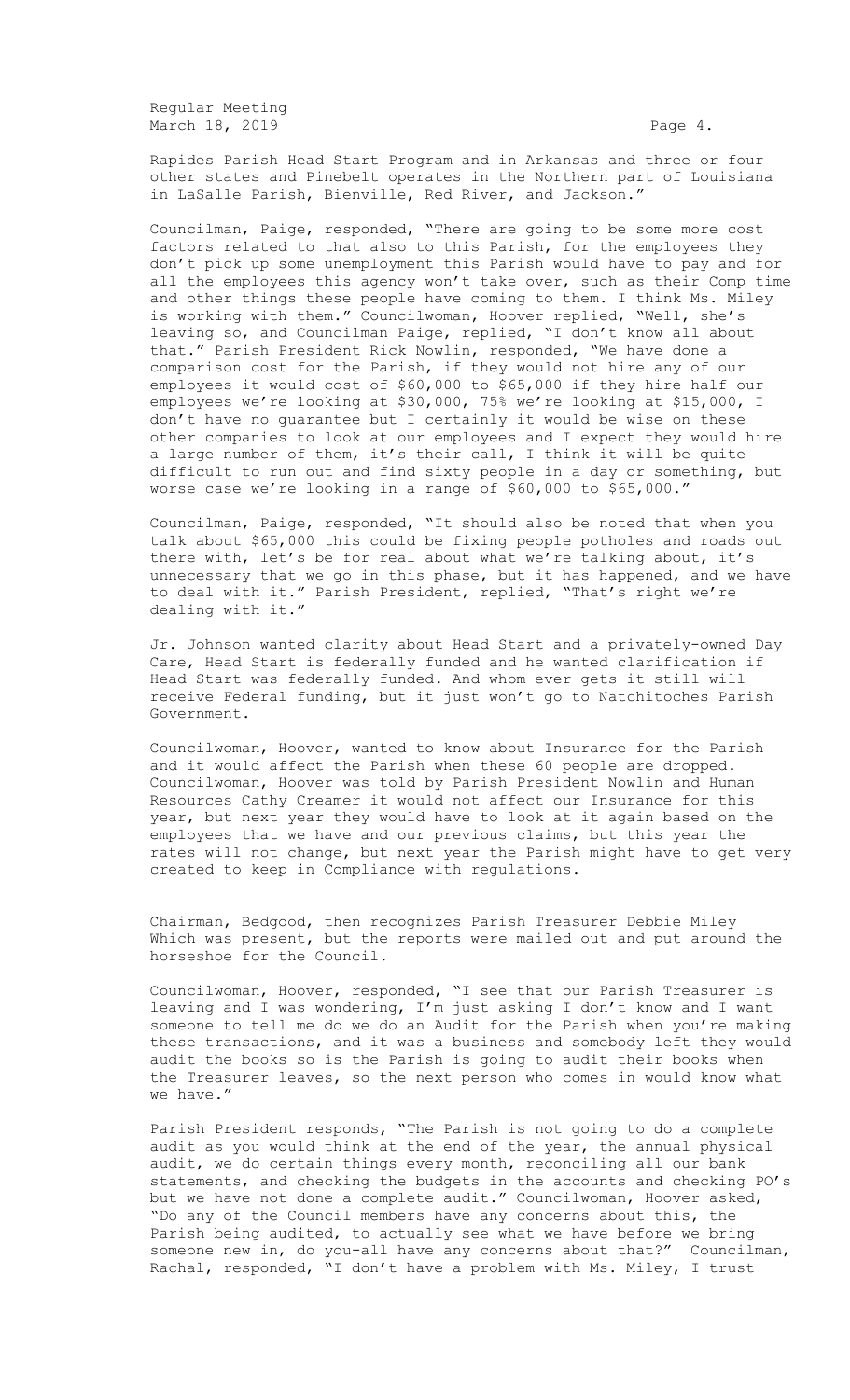Regular Meeting March 18, 2019 **Page 5.** Page 5.

her." Councilwoman, Hoover, replied, "We're not talking about a person, we're talking about an audit being done." Councilman, Rachal, replied, "I feel she would leave us good, but to answer your question, no I don't have a concern." Parish President, "All of our transactions are recorded on computer." Councilwoman, Hoover, asked Councilman de Graffenried, Chairman Bedgood, and they both didn't have a concern. Councilwoman, Hoover, then asked Councilman Paige. Councilman Paige, responded, "Are you asking me a question, what do you want to know?" Councilwoman, replied, "Yes, I am." Councilman, Paige, responded, "I don't want to even go into that, if you have something on the table to vote on, I'm ready to vote on it and if not, let's move on."

Chairman, Bedgood then recognizes Interim Director of Planning and Zoning Mr. David Kees, Jr. Mr. Kees, begins by saying, "I apologize but my report didn't make it in the packages, I didn't get it out in time, but I do have a couple things, that I put on the table next to you, one of them looks like this, the reason I wanted to print this out because under Other Agenda Items letter H you would be voting on whether to extend our contract with IBTS, so I wanted to give you some numbers for the last five months I printed out the amount that we've taken in permit fees and the money that we have paid to IBTS for the last five months, you can see starting with February the Parish came out \$5800 dollars ahead and in January we came out \$16,000 dollars ahead, so over the five months average the Parish average after paying IBTS it's fees about \$10,000 per month, just for January and February we average \$11,000 per month for this year, which means that if we average \$4,000 dollars a month, which we've cleared easily in the five months with IBTS we would come out to about \$5200 hundred dollars a month, and talking with Ms. Miley when we first entered into this contract she said that we would have to clear about \$5,000 dollars for the Planning and Zoning Office to fund itself and these numbers shows right now we have done that. I also put this at the table, I ran through every permit that we done in 2016, 2017, and 2018 put them in this table and did hypothetically with what we would come out with Had we had IBTS in 2016, 2017, and 2018 and for 2016 we would have average 6100 hundred, 2017 would have been \$3300 hundred, and 2018 would have been \$6800 hundred a month, that we would have average, again, cleared the \$5,000 dollars mark that Ms. Miley told me that we needed to do for the office of Planning and Zoning."

Councilman, Rachal, replied, "Do you have any idea what we were clearing when we had an employee in there?" Mr. Kees, replied, "I don't know." Councilman Rachal, replied, "Can you get that for us?" Mr. Kees, replied, "That probably needs to go to the Finance." Mr. Kees, replied, "I'm just running you numbers I have access too."

Councilman, Rachal, asked, "Would that be possible to get that at a certain point?" Mrs. Vance, replied, "Yes."

Councilwoman, Hoover, wanted to know, "Mr. David how long will you be Interim Director for Planning and Zoning and Mr. Nowlin would be advertising for Director, How long would this going to be, I know you said you was hiring someone because there was so much work on David, being your Assistant, so now he's doing Planning and Zoning and your Assistant and he said he couldn't get his report out, I was just wondering is that hindering him for him doing what he needs to do?"

Parish President, replied, "Yes, it's quite a bit, David has taken on quite a bit, and what has happened he has push some of his work upstream for me, I think, we haven't advertised yet, we wanted to a little track record with IBTS and at the next meeting we'll have a better comparison and maybe it might be the best interest of the Parish to continue with them on a long run basis with IBTS than to staff up and have somebody, if we use IBTS on a long term basis it's quite possible that we could only have to collect the fees and do the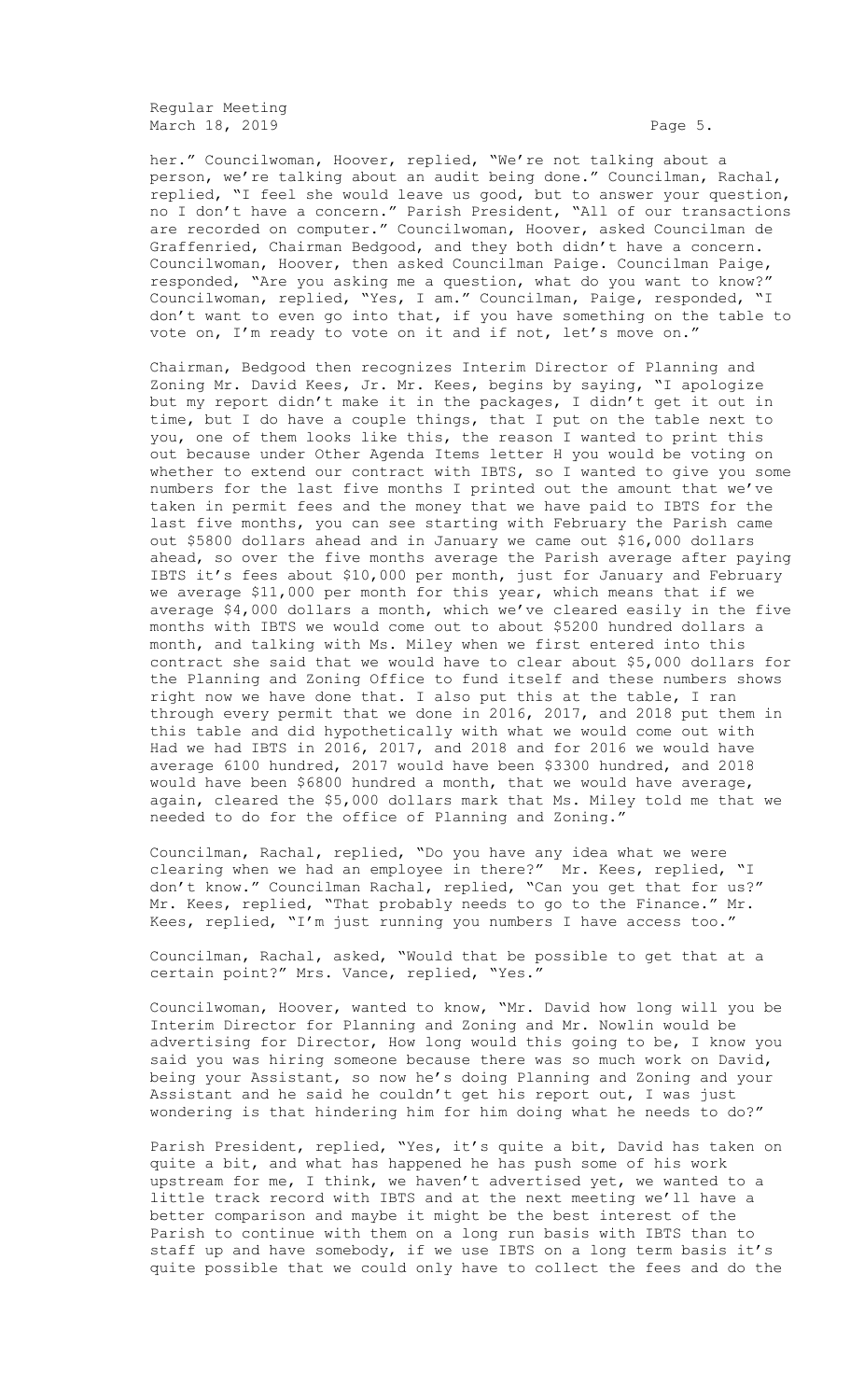Regular Meeting March 18, 2019 **Page 6. Page 6. Page 6. Page 6.** 

permits, it would be a part time job as it is now, David could be a part and we also have involved Ms. Mims our part time receptionist."

Councilman, Paige, asked, "Is she still working five hours a day?" Parish President, responded, "On an average yes." Councilman, Paige, replied, "Are you saying there's a plan to increase her hours possibly?" Parish President, replied, "Possibly." There was discussion concerning Ms. Mims, that should could be the receptionist still help with Planning and Zoning, and she's right now is helping Mr. David Kees, Jr. with Permits and things. Councilman, Paige, replied, "You're sitting here saying he has a heavy load and she's sitting there working five hours a day, it has to be a medium somewhere and we need to get there."

Chairman, Bedgood then recognizes Parish President.

Parish President stated, "I attached to my report pictures regards to Hampton Road there is some photographs to show some of the construction work that has been down. They have made a lot of progress since the first of the year.

## CAPITAL PROJECTS:

- A. Hampton Road Improvements: The project construction has been completed and the project engineer has recommended its acceptance by the Parish. The agenda includes a resolution of acceptance.
- B. Payne Subdivision, Streets, Phase I: The state Facility Planning and Control has approved the reduction in the project scope to bring the cost of the project within the funds available at this time. This means that Phase I is being divided into two separate projects. The first project budge tis approximately \$267,000, which amount includes the Parish match of approximately \$67,000.

The plan revisions to reflect the reduction in scope were completed and submitted to the state. The state has approved the revised plans and the project has been advertised for public bids to be opened on April 10, 2019.

## Courthouse Security Improvements:

The architect will be meeting with the Parish and other parties in the Courthouse on Tuesday, March 19, to review the preliminary design conceptual plan.

Payne Subdivision Sewer Improvements: The Parish has received notice that its application for LA Community Development Block Grant funds to make major improvements to the subdivision sewer system ahs been approved. The total amount of the Grant is \$756,300 which amount covers the cost associated with the design and construction of a new terminal left station and treatment plant. The agenda includes authorization to execute the grant agreement and associated documents.

Solid Waste Scale House: The final plans have been completed by Mr. Minturn. Due to the uncertainty regarding the Parish solid waste operation under the new solid waste agreement, the purchase of the new building is temporarily on hold. After the new service agreement has been executed, the Parish can move forward with the building as may be appropriate.

Parish Treasurer: Th soon-to-be vacant position of Parish Treasurer has been advertised in the media. After the application period ends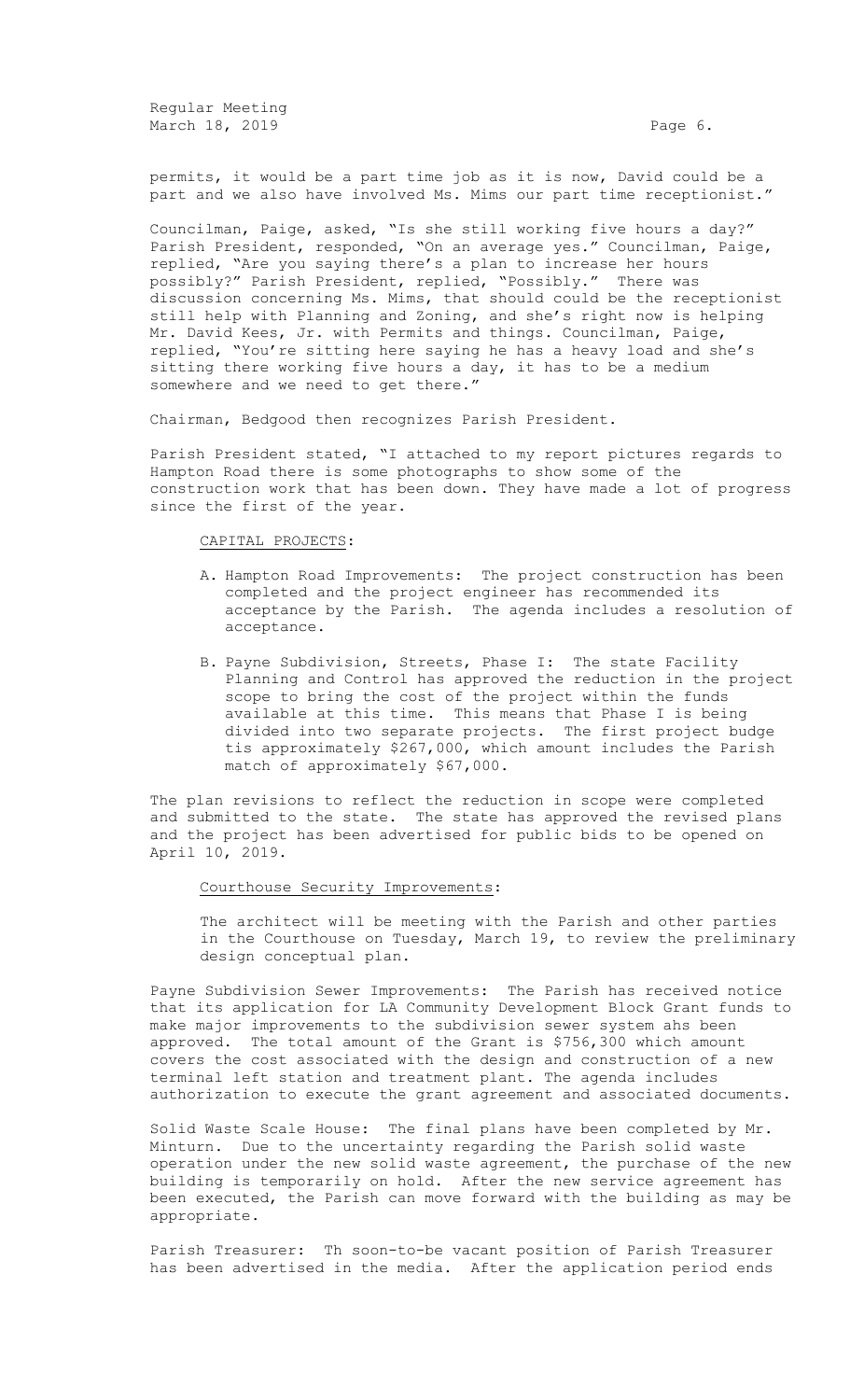Regular Meeting March 18, 2019 **Page 7.** 

on March 22, the application will be reviewed and interviews schedule with candidates who appear to be qualified for the position.

Councilman Rachal said he has two questions. Councilman, Rachal begins to say, "Initially we had rejected the bid because the cost of the ramp, right?" Parish President, responds, "Yes." Councilman Rachal continues, "Has that been added back on the back end and what it's going to cost us now." Parish President replies, "The architect for the Courthouse Security Improvements has offered to put that in if we add the money into that, but since that's a longer-term project I suggested that we can try to keep that separately. Mr. Minturn is still trying to come up with a design that applies within budget." Councilman, Rachal, responds, "Why do we have Mr. Minturn to do it when we have someone else to do it, I thought that was the purpose of going with the other guy, isn't because it's not done because Mr. Minturn is late on getting things done?" Parish President, responds, "We have gone out for bids twice and it has been over budget both times and that project was going on before and we got authorization on the other one before this one this is separate part from Courthouse security, we can asked to state to combine the two if we wanted it, but we haven't done that yet." Councilman, Rachal, replied, "I'm just making sure that the price of that ramp is not being added somewhere else and we not knowing about it." Parish President, replied, "You would know about it." Councilman, Rachal continues, "The agreement with the Solid Waste when is it going to be up?" Parish President responds, "We will be putting out the RFP's out by the end of the month so by the end of next month we'll have the proposals in and will ask the council to award it at the May meeting, to start in June."

Councilman, Paige, asks, "With the design of the handicap ramp would the design of it making sure it doesn't take away from the structure basically the historically of the building and all that, How it's structured." Parish President, replied, "It goes uphill We're going to take advantage of that and running the ramp up and running by edge of Sheriff's Office parking lot turning in is about a 9-inch increase in height to the layup to the top of the stairs to the Church street door, so it's a very gentle slope there. The original designs were presented to the City of Natchitoches Historic Commission they approved the designs but if there's any major changes then we would have to run it by them again." Parish President stated, "We have a good relationship with the Chairlady Ms. Gahagan she understands you have to comply with the rules of the fire marshal and the ADA we have to do that in an architectural sensitive manner." Councilman Paige, responds, "That's fine, I just wanted to make sure we touch on that to let the public know."

Councilwoman, Hoover, wanted to know was there any additional information on the Solid Waste that the Council needs to have before the May meeting and the Parish President informed her soon as his office gets the proposals in they would run them through a spreadsheet and do a comparison like before and this time we'll have a more apples to apples comparison as to the structure of the proposals and when his Office get that in they will provide that to the Council at least a week ahead of the meeting. Parish President, quoted, "You need time to digest the information." Councilwoman, Hoover, replied, "I do." And Parish President, said, "Not you individually, but everybody."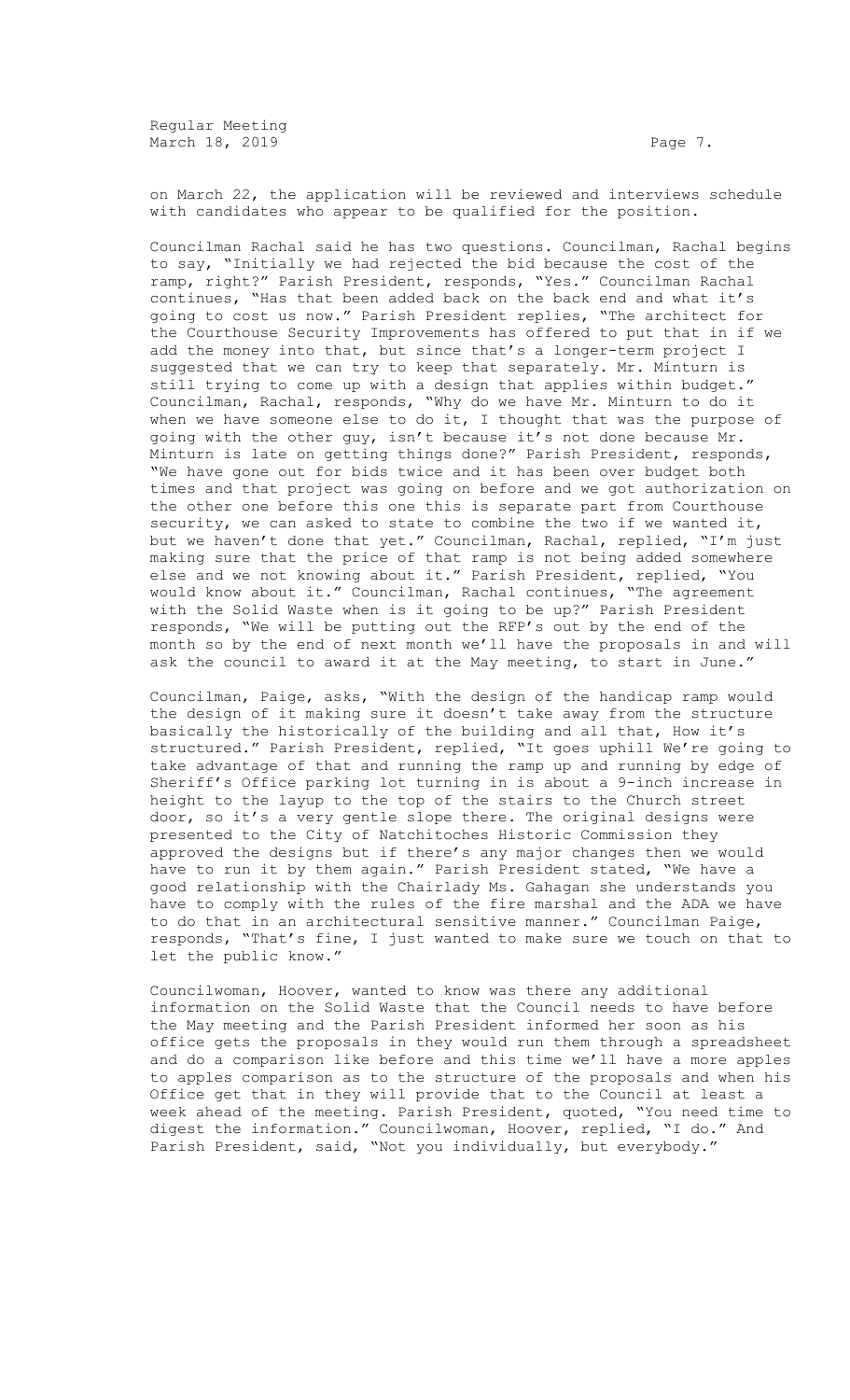Regular Meeting March 18, 2019 **Page 8.** 

Chairman, Bedgood stated the next item to adopt the minutes of the regular meeting of the Natchitoches Parish Council held Monday, January 28, 2019.

- B. No Minutes for adoption for February.
- C. Council to consider correction on the November 19, 2018 Minutes. A voting section was left off the minutes.

On motion by Councilwoman Patsy Hoover, duly seconded by, Councilman Chris Paige that the Natchitoches Parish Council, in regular and legal session, does hereby adopt the minutes of the regular meeting of the Natchitoches Parish Council held Monday, January 28, 2019 and no Minutes for adoption for February, and Council to consider correction on the November 19, 2018 Minutes. A voting section was left off the minutes.

On a roll call vote, the vote thereon was as follows:

| Aves: | Councilwoman Hoover                 |  |
|-------|-------------------------------------|--|
| Aves: | Councilman Paige                    |  |
| Aves: | Councilman de Graffenried           |  |
| Aves: | Councilman Rachal                   |  |
| Ayes: | Motion Passed<br>Councilman Bedgood |  |

Chairman Bedgood stated the next item on the agenda

Appointments of Boards and Commissions. Consider adopting a resolution confirming re- appointment/appointments to the following boards/commissions.

Council to consider re-appointment of Mr. Mike Marbut to Fire District No. 7 Board.

On motion by Councilman Russell Rachal, duly seconded by, Councilwoman Patsy Hoover that the Natchitoches Parish Council, in regular and legal session, does hereby re-appoint Mr. Mike Marbut to Fire District No. 7 Board.

On a roll call vote, the vote thereon was as follows:

| Ayes: | Councilman Rachal         |               |  |
|-------|---------------------------|---------------|--|
| Ayes: | Councilwoman Hoover       |               |  |
| Ayes: | Councilman de Graffenried |               |  |
| Ayes: | Councilman Bedgood        |               |  |
| Ayes: | Councilman Paige          | Motion Passed |  |

Council to consider appointment of Ms. Terri Marshall to replace Ms. Kacey Rodgers on the Parish Planning Commission.

On motion by Councilwoman Patsy Hoover, duly seconded by, Councilman Russell Rachal that the Natchitoches Parish Council, in regular and legal session, does hereby appointment of Ms. Terri Marshall to replace Ms. Kacey Rodgers on the Parish Planning Commission.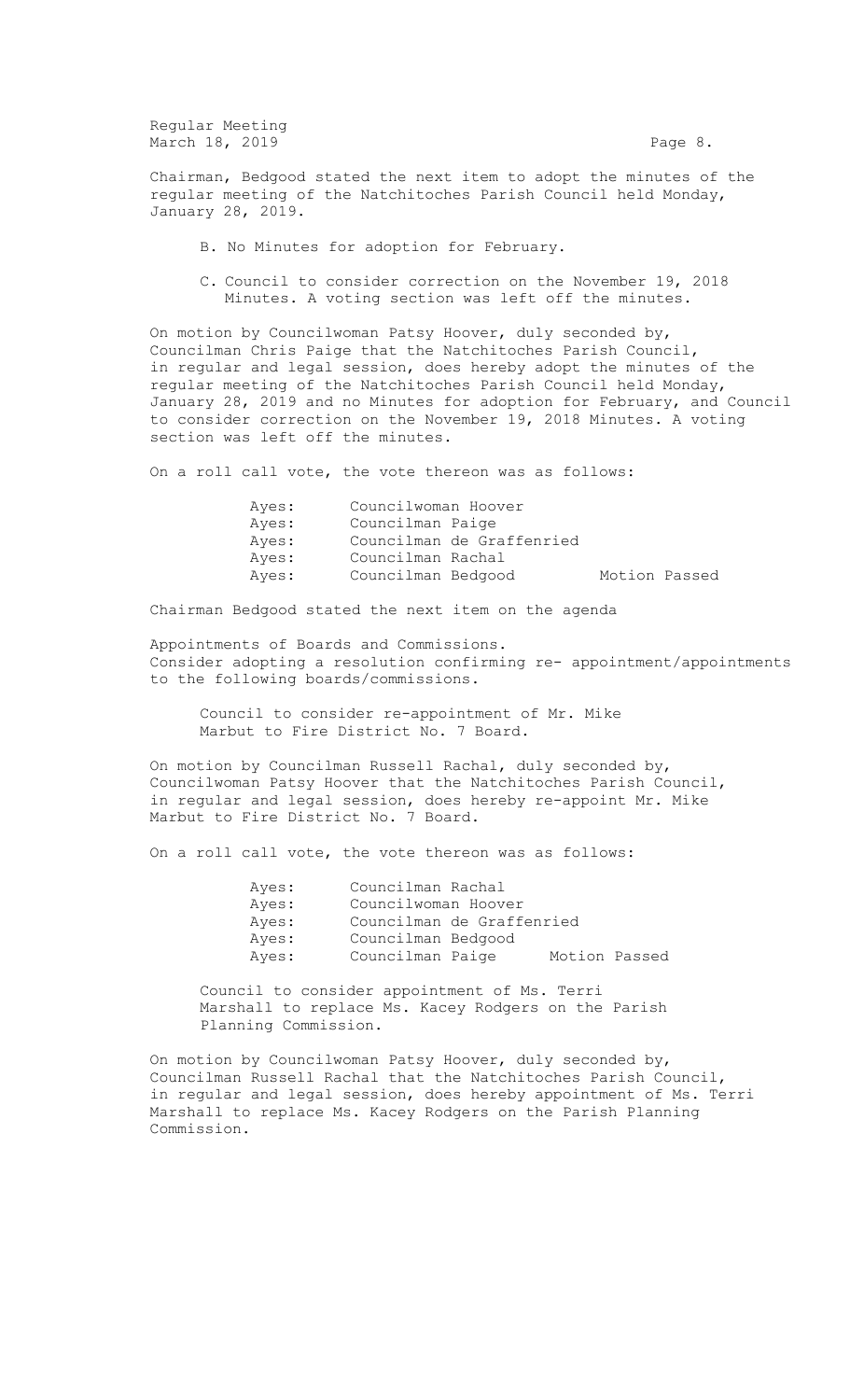Regular Meeting March 18, 2019 **Page 9.** Page 9.

On a roll call vote, the vote thereon was as follows:

| Ayes: | Councilwoman Hoover |                           |               |  |
|-------|---------------------|---------------------------|---------------|--|
| Ayes: | Councilman Rachal   |                           |               |  |
| Ayes: |                     | Councilman de Graffenried |               |  |
| Ayes: | Councilman Paige    |                           |               |  |
| Ayes: | Councilman Bedgood  |                           | Motion Passed |  |

Council to consider re-appointment of Mr. Michael Richardson to the board of Fire District No. 4 Board.

On motion by Councilman Russell Rachal, duly seconded by, Councilwoman Patsy Hoover that the Natchitoches Parish Council, in regular and legal session, does hereby re-appoint Mr. Michael Richardson to the board of Fire District No. 4 Board.

On a roll call vote, the vote thereon was as follows:

| Ayes: | Councilman Rachal         |  |               |
|-------|---------------------------|--|---------------|
| Ayes: | Councilwoman Hoover       |  |               |
| Ayes: | Councilman de Graffenried |  |               |
| Ayes: | Councilman Bedgood        |  |               |
| Ayes: | Councilman Paige          |  | Motion Passed |

Council to consider re-appointment of Ms. Lauryn Sharplin to the Parish Tourist Commission.

On motion by Councilman Russell Rachal, duly seconded by, Councilman Chris Paige that the Natchitoches Parish Council, in regular and legal session, does hereby approves appointment of Ms. Lauryn Sharplin to the Parish Tourist Commission.

On a roll call vote, the vote thereon was as follows:

| Ayes: | Councilman Rachal         |               |  |
|-------|---------------------------|---------------|--|
| Ayes: | Councilman Paige          |               |  |
| Ayes: | Councilman de Graffenried |               |  |
| Ayes: | Councilwoman Hoover       |               |  |
| Aves: | Councilman Bedgood        | Motion Passed |  |

Chairman, Bedgood stated the next item

First Adoption of proposed Ordinances:

A. Council to consider Introducing Ordinance No. 002-2019 to amend and reenact Ordinance No. 005-2018 to change the percentage of meetings a member of a Parish board or commission must attend in order to remain a member of the board or commission. The existing language in Section 1, Subsection B.3., reads as follows: "Absence from more than seventy-five (75%) percent of the regularly scheduled meetings of the board or commission in any calendar year." The proposed ordinance would change the "seventyfive (75%) percent" to "twenty-five percent (25%). (The minutes of the Council meeting indicate the original figure was 50% but it was amended to 75% before the ordinance was adopted.

Parish President responds by saying, "Mr. Chairman my interpretation of the discussion was that it was intended for membership to attend 75% of the meetings but the way the original Ordinance was drafted it was about absences the language didn't work out and we need to correct that."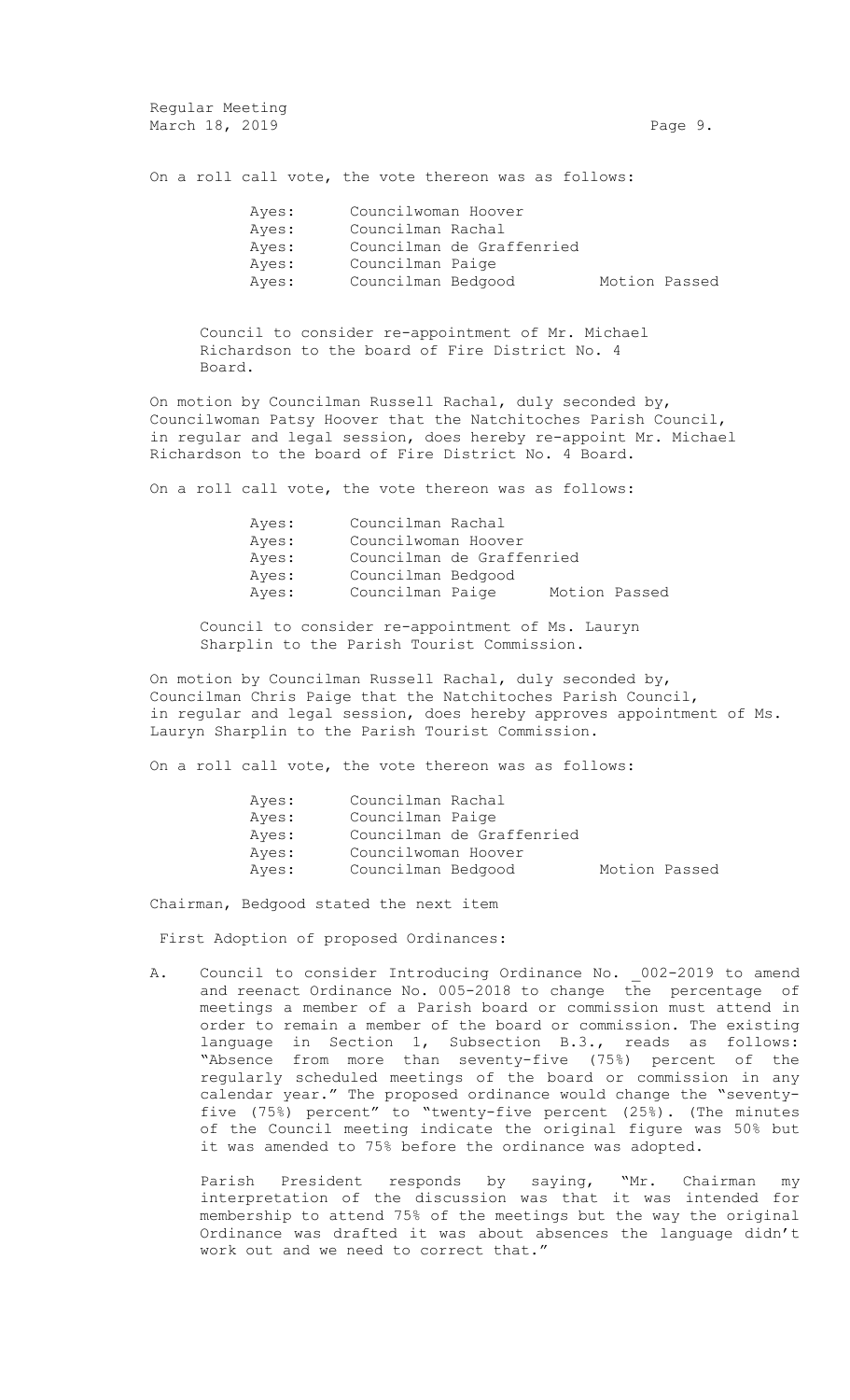Regular Meeting March 18, 2019 **Page 10.** Page 10.

Councilman Rachal states, "So this means if they miss 25% of the meetings they can come off the board?" Parish President, replies, "Yes, Sir."

On motion by Councilman Russell Rachal, duly seconded by, Councilwoman Patsy Hoover that the Natchitoches Parish Council, in regular and legal session, Introduce Ordinance No. \_002-2019 to amend and reenact Ordinance No. 005-2018 to change the percentage of meetings a member of a Parish board or commission must attend in order to remain a member of the board or commission. The existing language in Section 1, Subsection B.3., reads as follows: "Absence from more than seventy-five (75%) percent of the regularly scheduled meetings of the board or commission in any calendar year." The proposed ordinance would change the "seventy-five (75%) percent" to "twenty-five percent (25%). (The minutes of the Council meeting indicate the original figure was 50% but it was amended to 75% before the ordinance was adopted.

On a roll call vote, the vote thereon was as follows:

| Ayes: | Councilman Rachal         |               |  |
|-------|---------------------------|---------------|--|
| Ayes: | Councilwoman Hoover       |               |  |
| Ayes: | Councilman de Graffenried |               |  |
| Ayes: | Councilman Bedgood        |               |  |
| Ayes: | Councilman Paige          | Motion Passed |  |

Chairman, Bedgood stated the next item

Council to consider Introducing Ordinance No. 003-2019 Budget Revisions for the Operating Budget.

The Council wanted to know what the revisions are to the Operating Budget Ms. Miley was present and. Mrs. Vance stated, "They were mailed out on Friday separately from the other packet."

Mr. John Richmond at this time wanted to add something to the discussion that was going on, "Those to have it or don't have it, then he asks Mrs. Vance is this about the Highway Budget Revisions? And Mrs. Vance, replied, "No, not just about yours." Mr. Richmond, responded, "Let's just talk about mine for right now, I'm in a jam, at the Highway Department with our Budget. The Budget is not where we're trying to increase anything, I'm moving some things around from line items, let me give you an example: I can not get Winn Rock material on a consistent basis and it's a large chunk of my budget, I need the ability to get something else, I'm not trying to move away from Winn Rock it's simply unavailable; so part of that budget revision is moving that money from Winn Rock into two additional line items that would let us buy crushed concrete in lieu of Winn Rock or 3 X 5 Rip Rap in lieu of Winn Rock so we can have something to put on these roads because right now I can't get Winn Rock and I can't put material down and the other part of it not relating to material, has to do with moving some funds around so we can cover some of our Personnel issues for example: Does not have to do anything with Earl Townsend and his salary that we mentioned earlier but it does have to do with some unexpected retirement of a gentlemen and we'll have to be paying for that and we have to absorb some expenses related to him, we had a employee that was deployed overseas he's part of the Reserve and we have to maintain a spot for him but now I need to fill that spot, I got a couple of those needs that I need to get personnel on the ground to do it, the work that needs to be done. It does not increase the total amount at all of the Budget, not one cent."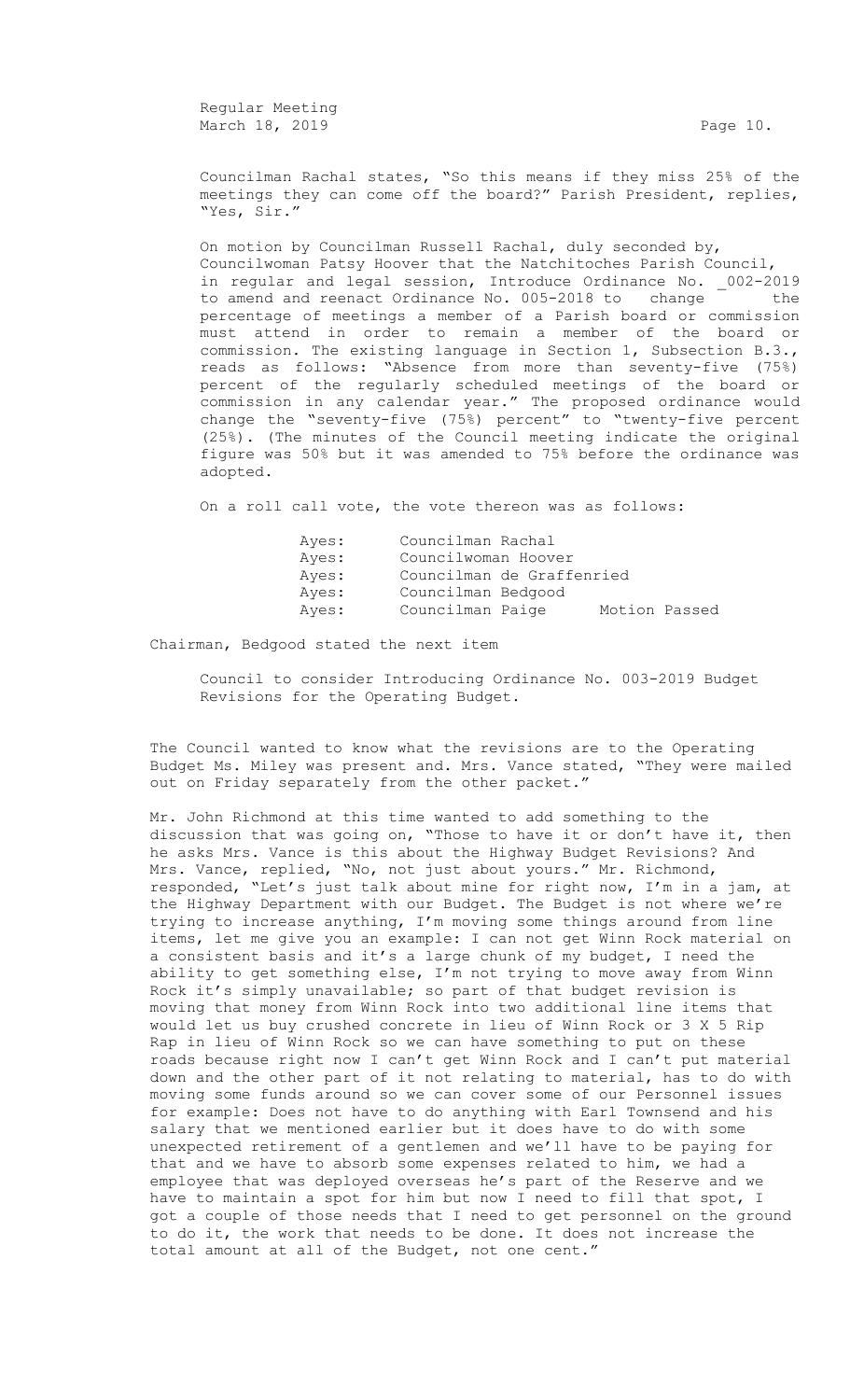Regular Meeting March 18, 2019 **Page 11.** 

Cathy made the statement that "Lynda put folders by everyone seat and that information is supposed to be included in it, she put it around earlier today."

Councilwoman, Hoover, replied, "That why I ask for everything to be on time, ever since I've been here I been asking for having your reports on-time, so we can review it."

On motion by Councilman Russell Rachal, duly seconded by, Councilman Chris Paige that the Natchitoches Parish Council, in regular and legal session, does hereby introduce Ordinance No. 003- 2019 Budget Revisions for the Operating Budget.

On a roll call vote, the vote thereon was as follows:

| Ayes: | Councilman Rachal   |                           |               |
|-------|---------------------|---------------------------|---------------|
| Ayes: | Councilman Paige    |                           |               |
| Ayes: |                     | Councilman de Graffenried |               |
| Ayes: | Councilwoman Hoover |                           |               |
| Ayes: | Councilman Bedgood  |                           | Motion Passed |

Chairman, Bedgood stated the next item is Public Hearing:

Council to consider adopting Ordinance 001-2019 to remove Benjie Colvin Road from the parish road system.

On motion by Councilman Chris Paige, duly seconded by, Councilman Russell Rachal that the Natchitoches Parish Council, in regular and legal session, does hereby open the Public Hearing to hear Adoption of Ordinance No. 001-2019 to remove Benjie Colvin Road from the parish road system.

On a roll call vote, the vote thereon was as follows:

|  |                                                                                                                 | Motion Passed |
|--|-----------------------------------------------------------------------------------------------------------------|---------------|
|  | Councilman Paige<br>Councilman Rachal<br>Councilman de Graffenried<br>Councilwoman Hoover<br>Councilman Bedgood |               |

The audience was asked if anyone was there for and comments and concerns about this road. No one was there for the road.

Mr. Richmond responded, "Benji Colvin road is about a quarter of a mile long, and the only property owner is Benji Colvin he owns the house at the end of and owns the property on both sides coming out to Eight Mile Loop. He owns the property behind it. Mr. Colvin told me he'll take it out the system all we had to do is to go grade it for him and fill a couple of pot holes and he will just take it up."

Councilman Paige, asked, "This is not a through road that the public uses to go anywhere?" Mr. Richmond, replies, "Its dead end at the end of the road." And, Councilman Russell Rachal replied, "We will also be getting a bridge out the system, also right?" Mr. Richmond responded, "We will, we will, we will be getting a bridge out the system." Councilman Rachal, stated, "That would be a positive thing for us in the long, wouldn't it?" Mr. Richmond, responded, "That is an understatement."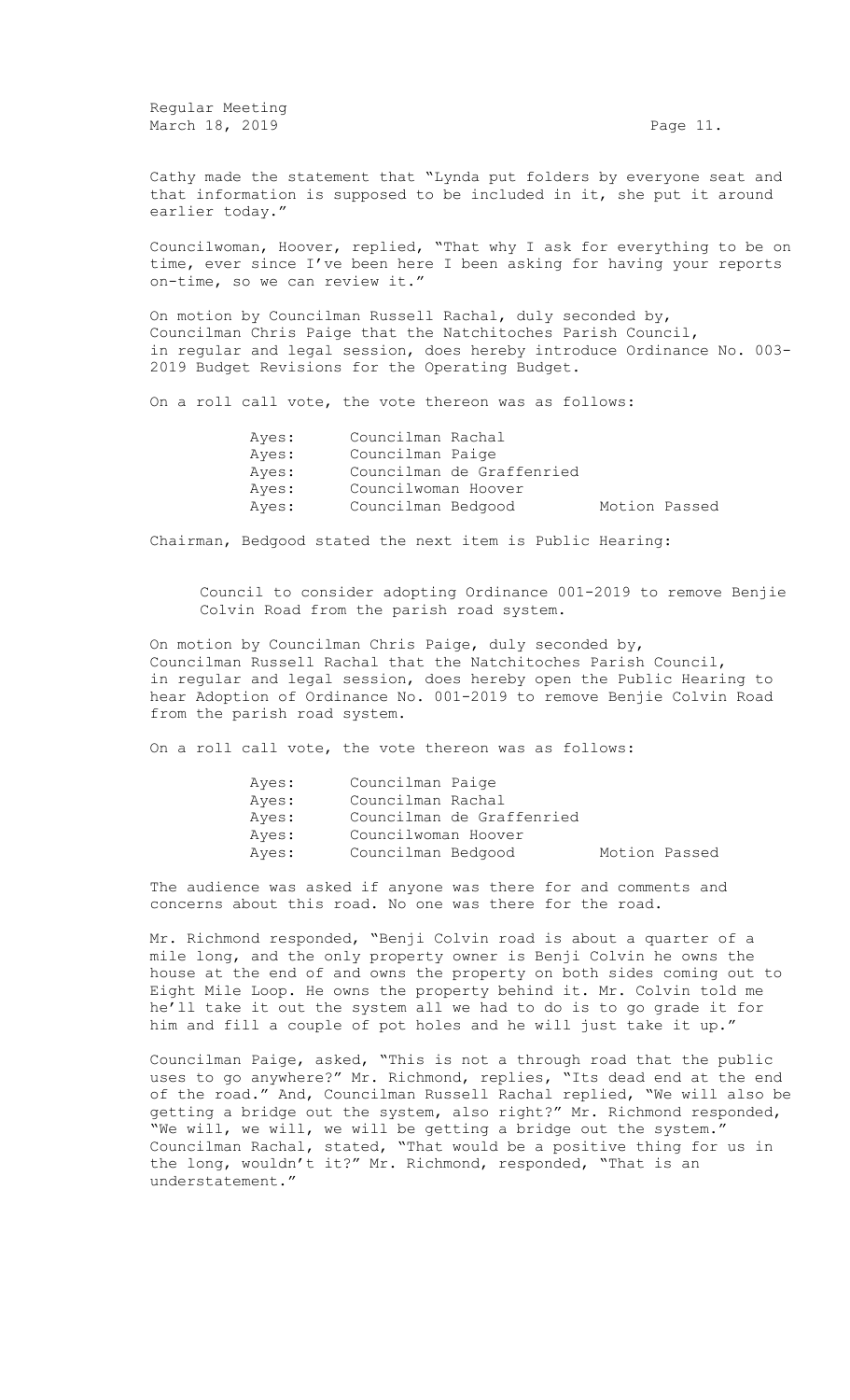Regular Meeting March 18, 2019 **Page 12.** Page 12.

On motion by Councilman Chris Paige, duly seconded by, Councilwoman Patsy Hoover that the Natchitoches Parish Council, in regular and legal session, does hereby close the Public Hearing to hear Adoption of Ordinance No. 001-2019 to remove Benjie Colvin Road from the parish road system.

On a roll call vote, the vote thereon was as follows:

| Ayes: | Councilman Paige          |               |  |
|-------|---------------------------|---------------|--|
| Ayes: | Councilwoman Hoover       |               |  |
| Ayes: | Councilman Rachal         |               |  |
| Ayes: | Councilman de Graffenried |               |  |
| Ayes: | Councilman Bedgood        | Motion Passed |  |

Chairman, Bedgood stated the next item Action on Proposed Ordinances:

Council to consider adopting Ordinance 001-2019 to remove Benjie Colvin Road from the parish road system.

On motion by Councilman Chris Paige, duly seconded by, Councilman Russell Rachal that the Natchitoches Parish Council, in regular and legal session, does hereby open the Public Hearing to hear Adoption of Ordinance No. 001-2019 to remove Benjie Colvin Road from the parish road system.

On a roll call vote, the vote thereon was as follows:

| Ayes: | Councilman Paige    |                           |               |  |
|-------|---------------------|---------------------------|---------------|--|
| Ayes: | Councilman Rachal   |                           |               |  |
| Ayes: |                     | Councilman de Graffenried |               |  |
| Ayes: | Councilwoman Hoover |                           |               |  |
| Ayes: | Councilman Bedgood  |                           | Motion Passed |  |
|       |                     |                           |               |  |

Chairman, Bedgood stated the next item

Resolutions:

Council to consider April 21-27 as "Drive the Jefferson Highway" week in Natchitoches to coincide with the International conference of the Jefferson Highway Association to be held in Natchitoches April 24-27, 2019.

Parish President, responded, "This was requested by the Natchitoches Parish Tourist Commission they are working with the Event Center in Natchitoches for a place for that association can have their conference in Natchitoches, this is being done in Cities all along the route and they basically say drive the Jefferson Highway instead of driving the Interstate.

On motion by Councilman Chris Paige, duly seconded by, Councilwoman Patsy Hoover that the Natchitoches Parish Council, in regular and legal session, does hereby adopt April 21-27 as "Drive the Jefferson Highway" week in Natchitoches to coincide with the International conference of the Jefferson Highway Association to be held in Natchitoches April 24-27, 2019.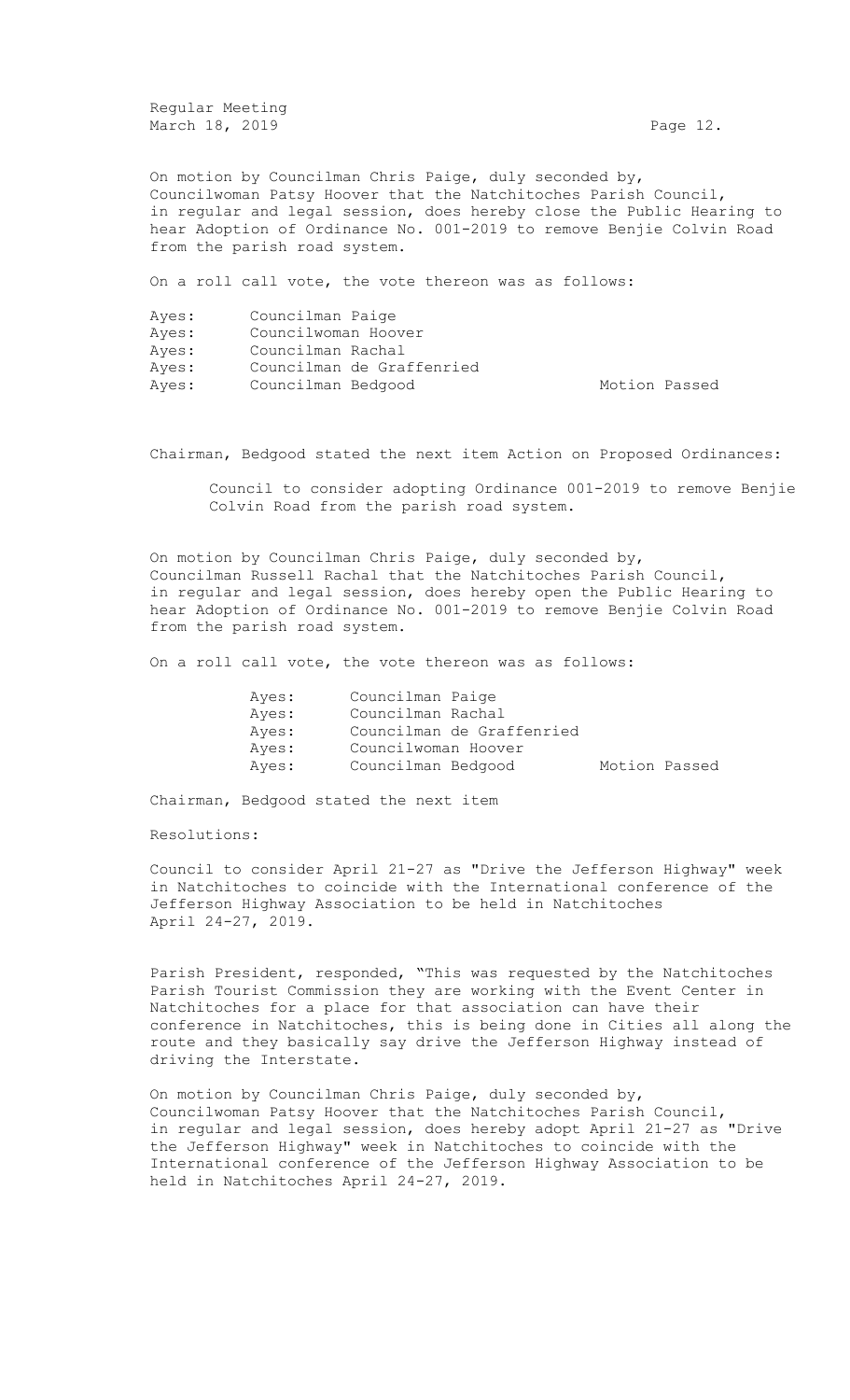Regular Meeting March 18, 2019 **Page 13.** Page 13.

Motion Passed

On a roll call vote, the vote thereon was as follows:

| Ayes: | Councilman Paige          |
|-------|---------------------------|
| Ayes: | Councilwoman Hoover       |
| Ayes: | Councilman Paige          |
| Ayes: | Councilman de Graffenried |
| Ayes: | Councilman Bedgood        |

Chairman, Bedgood stated the next item

Other Agenda Items:

Council to consider awarding the bids for Silty Clay Soil and Grader Blades.

Grader Blades bidders:

1. Valk manufacturing Company

- 2. Scott Equipment Company
- 3. Doggett
- 4. Wear Parts and Equipment Company

Silty Clay Soil:

1. FFT Trucking Services, LLC

Mr. Richmond recommend the low bidder for each Valk Manufacturing Company for Grader Blades and Silty Clay Soil for FFT Trucking Services, LLC.

On motion by Councilman Russell Rachal, duly seconded by, Councilman Rodney Bedgood that the Natchitoches Parish Council, in regular and legal session, does hereby awards Grader Blades to Valk Manufacturing and Silty Clay Soil to FFT Trucking Services, LLC

On a roll call vote, the vote thereon was as follows:

| Ayes: | Councilman Rachal         |               |  |
|-------|---------------------------|---------------|--|
| Ayes: | Councilman Bedgood        |               |  |
| Ayes: | Councilman de Graffenried |               |  |
| Ayes: | Councilwoman Hoover       |               |  |
| Ayes: | Councilman Paige          | Motion Passed |  |

Chairman, Bedgood stated the next item

Council to consider authorizing the Parish President to continue temporary operation of the Parish Head Start program on a month to month basis for a period up to three months beyond the end of the present grant period, contingent upon confirmation from the Office of Head Start that expenses incurred by the Parish in connection with the temporary operation of the program during the transition to the new HS grantee would be reimbursed by the Office of Head Start.

On motion by Councilman Russell Rachal, duly seconded by, Councilwoman Patsy Hoover that the Natchitoches Parish Council, in regular and legal session authorize the Parish President to continue temporary operation of the Parish Head Start program on a month to month basis for a period up to three months beyond the end of the present grant period, contingent upon confirmation from the Office of Head Start that expenses incurred by the Parish in connection with the temporary operation of the program during the transition to the new HS grantee would be reimbursed by the Office of Head Start.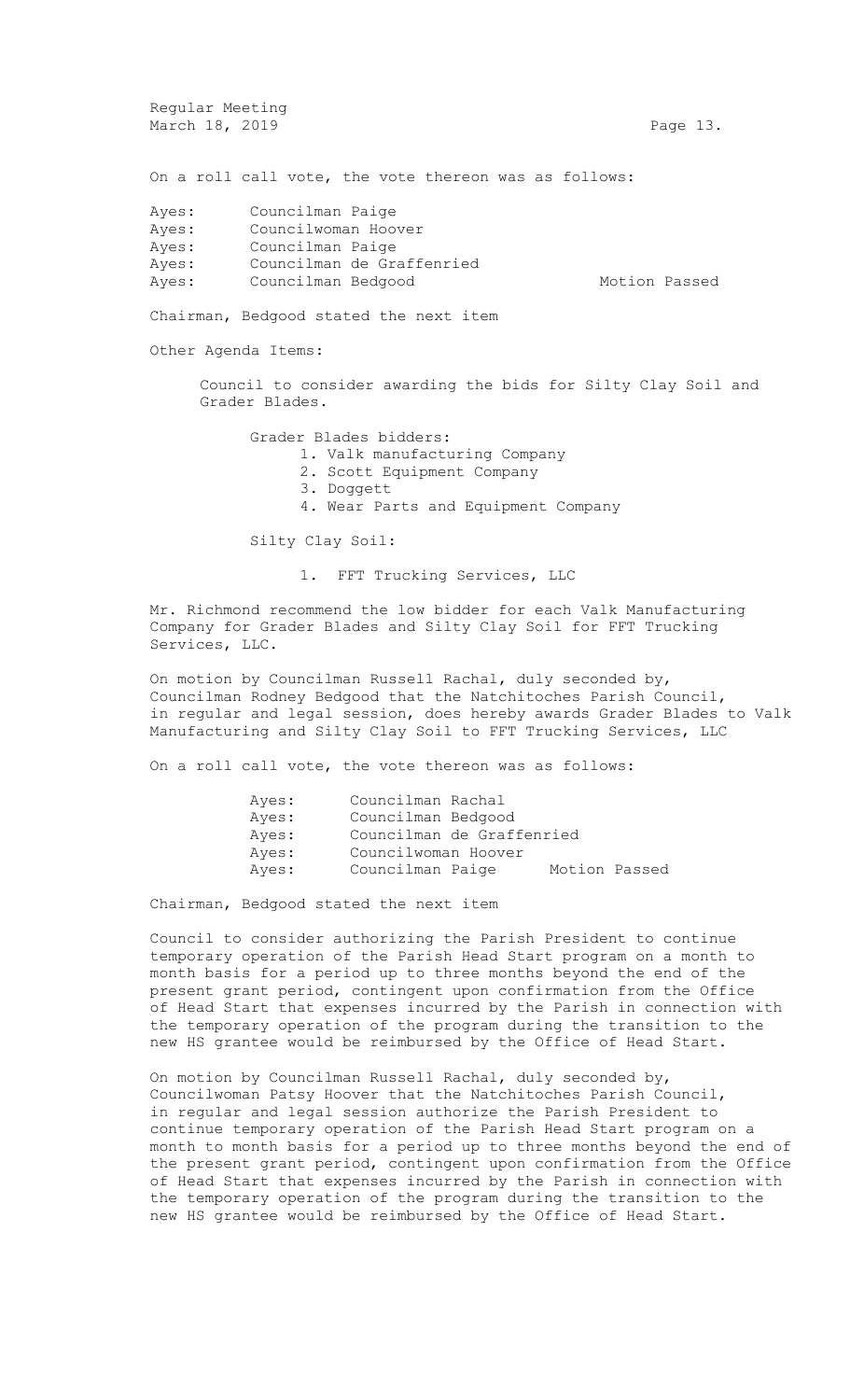Regular Meeting March 18, 2019 **Page 14.** 

On a roll call vote, the vote thereon was as follows:

| Ayes:    | Councilman Rachal         |               |  |
|----------|---------------------------|---------------|--|
| Ayes:    | Councilwoman Hoover       |               |  |
| Ayes:    | Councilman de Graffenried |               |  |
| Ayes:    | Councilman Bedgood        |               |  |
| Abstain: | Councilman Paige          | Motion Passed |  |

Chairman, Bedgood stated the next item

Council to consider authorizing Parish President to provide written notice to Schindler Elevator Corporation that the Parish desires to terminate the agreement between Schindler and the Parish effective August 3, 2019, and to solicit proposals for elevator maintenance services.

Parish President responded, "We have a multi-annual agreement with Schindler now they have been our provider for five years in August and we would like to solicit proposals we contacted some other people like the Natchitoches parish hospital people who are dealing with other elevator companies, taking proposals and awarding new contracts. You must provide a written notice 90 days out that we would like the contract to terminate. We have a list of concerns, that I don't need to go into right now, it's called the "Schindler List". If we don't do this their contract will automatically renew."

Councilman Paige, replies, "So you're with the mindset of thinking that we may get someone better or cheaper or better quality or whatever?"

Councilman Rachal, stated, "You're going to notify them over the phone immediately that we're going to cease with them immediately on the 3<sup>rd</sup>." Parish President, replied, "August 3<sup>rd</sup> is the termination date of the existing contract if you don't do nothing it's going to renew."

Councilman Rachal wanted to know if he was going to wait until August 3<sup>rd</sup>, Parish President replied, "No we're going to start now, we have already begin putting RFP's together."

On motion by Councilman Russell Rachal, duly seconded by, Councilman Rodney Bedgood that the Natchitoches Parish Council, in regular and legal session, does hereby authorize Parish President to provide written notice to Schindler Elevator Corporation that the Parish desires to terminate the agreement between Schindler and the Parish effective August 3, 2019, and to solicit proposals for elevator maintenance services.

On a roll call vote, the vote thereon was as follows:

| Ayes:   | Councilman Rachal         |               |  |
|---------|---------------------------|---------------|--|
| Ayes:   | Councilman Bedgood        |               |  |
| Ayes:   | Councilman de Graffenried |               |  |
| Absent: | Councilwoman Hoover       |               |  |
| Ayes:   | Councilman Paige          | Motion Passed |  |

Chairman, Bedgood stated the next item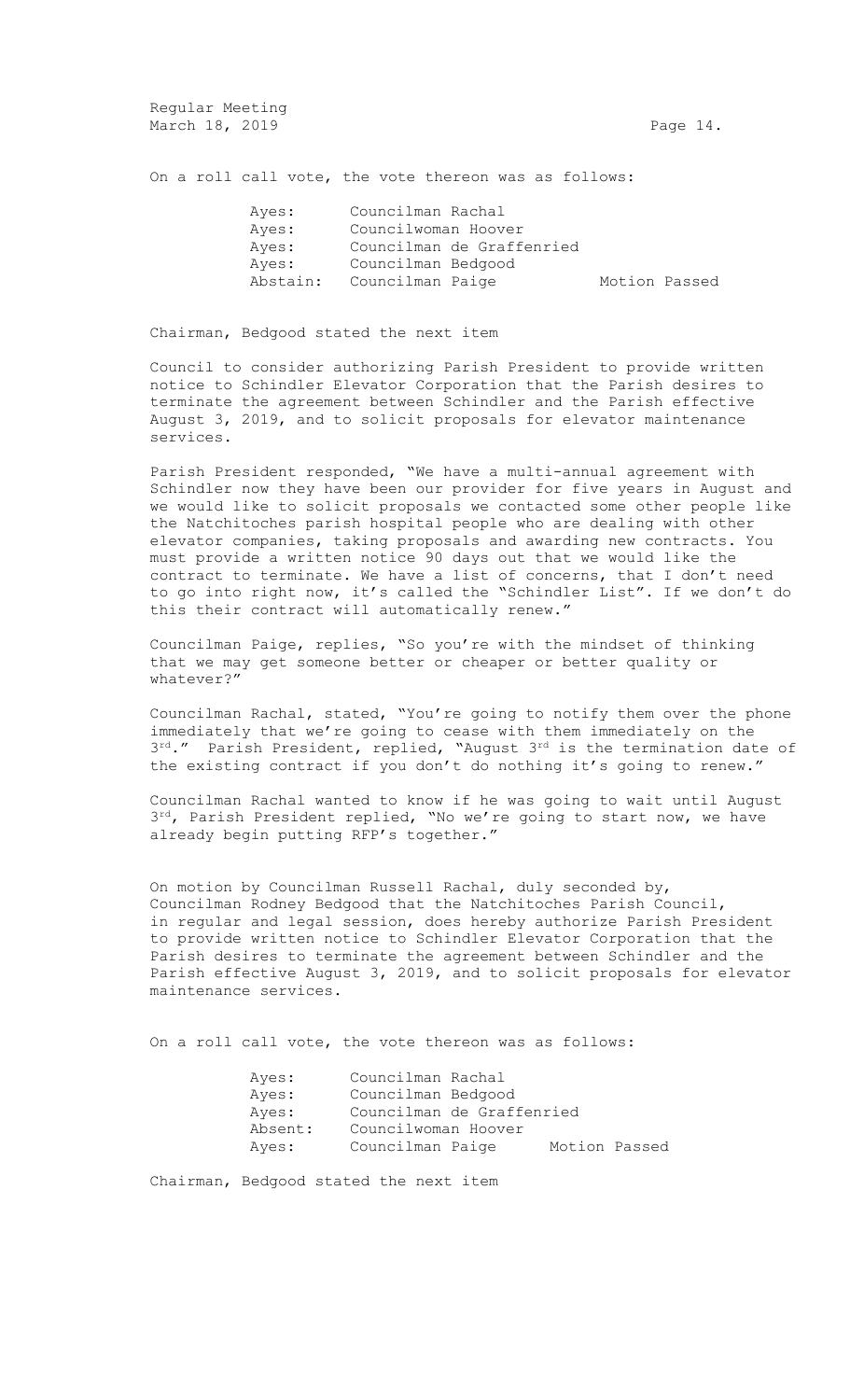Regular Meeting March 18, 2019 **Page 15.** Page 15.

Council to consider authorizing the Parish President to sign and execute an agreement with Hope for Paws for the reimbursement of expenses incurred through the Hope for Paws spay and neuter program.

There will be \$5,000 coming to each one of these with a total of \$10,000 coming from the Health Unit.

Council to consider authorizing the Parish President to sign and execute an agreement with the Natchitoches Humane Society for the reimbursement of expenses incurred through the Humane Society's spay and neuter program.

On motion for both by Councilman Russell Rachal, duly seconded by, Councilman Doug de Graffenried that the Natchitoches Parish Council, in regular and legal session, does hereby authorize the Parish President to sign and execute an agreement with Hope for Paws for the reimbursement of expenses incurred through the Hope for Paws spay and neuter program and authorize Parish President to sign and execute an agreement with the Natchitoches Humane Society for the reimbursement of expenses incurred through the Humane Society's spay and neuter program.

On a roll call vote, the vote thereon was as follows:

| Ayes:   | Councilman Rachal         |               |  |
|---------|---------------------------|---------------|--|
| Ayes:   | Councilman de Graffenried |               |  |
| Absent: | Councilwoman Hoover       |               |  |
| Ayes:   | Councilman Bedgood        |               |  |
| Ayes:   | Councilman Paige          | Motion Passed |  |

Chairman, Bedgood stated the next item

Council to consider approving the process to begin to evaluate the option of cost sharing with the residents of Beau Vista Road with the Parish of Natchitoches. This was taken off due to needing more information for the Parish Attorney, but some residents were there to share their concerns and willingness to start the process.

For representative was Mr. Durwood Duke he begins by saying, "I've been a resident of Beau Vista Road since 1972 shortly after that time to the lower 70's I came to address about putting us in the Road System and they said we was. I was out of the Parish about 8 years but returned in the last 20 years and there has been no maintenance we the resident will come together and pay for the road to be fixed, I believe Mr. Perot has talked with someone of you about cost sharing that's what we're interested in and we want to know what's expected of us in the cost sharing, where the cost sharing is concerned, we aware of the road conditions in this Parish, we travel them all just like everybody else, but all at the same time all we're asking for is fairness." The Parish President at this time informed the Council this item doesn't require a vote, so the Council and Parish President, and Mr. Richmond went to discussion about the Cost Sharing for these residents but they still have to find out the cost and how much the cost sharing will be and they have to determine if they have enough funds in the budget to do it, then it will come in front of the Council for approval. Mr. Scooter Perot wanted to speak he is also a resident on that road and he didn't know about the cost sharing process until some friends were involved in the process. Mr. Perot went out and got bids from three different places he didn't know if the Council needed that or they were going to do something separate. Mr. Perot was informed Mr. Richmond would take them, those would be used. Mr. Perot, also stated, "Every company we talked to the biggest expense is moving the equipment, so Kayla drive is right next to us,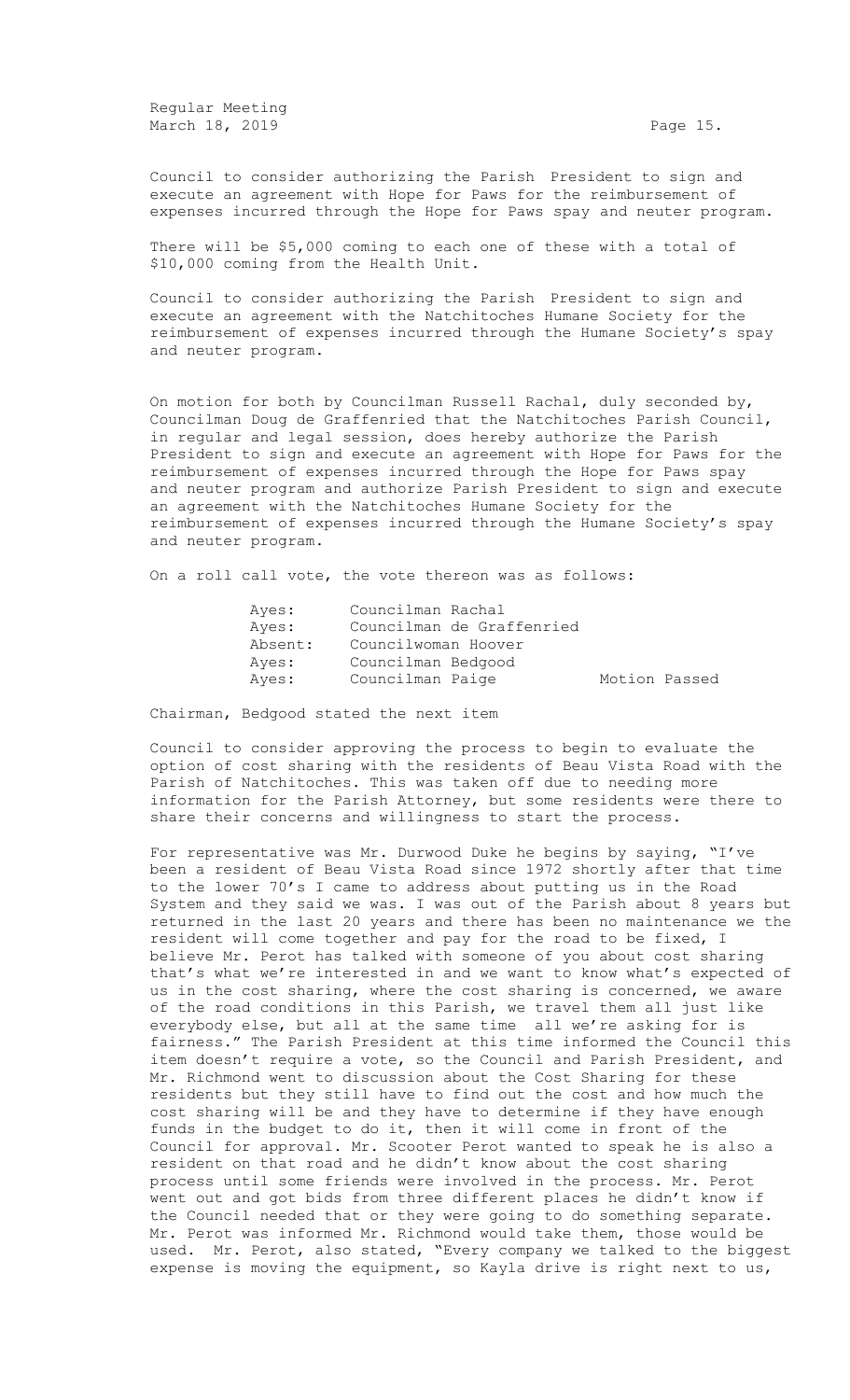Regular Meeting March 18, 2019 **Page 16.** Page 16.

the next road over, so it will be helpful since that project is already there, but they are a little ahead of us, but it will take us tomorrow and we'll have the money, that's not an issue, there are six residents on that road."

Councilman Paige and Mr. Richmond was also talking, and Councilman Paige, said, "It's very admirable, and the body who sits here is glad that these residents would come forth and is willing to do this type of project, and anybody who sits here and wants to turn death ear to any residents who lives here and willing to go into their pockets to help this Parish to have better roads would be less than foolish to welcome you and others that is out there, we need to try to an assistance them."

Chairman, Bedgood stated the next item

Council to consider approving audit engagement agreement for 2018 Audit.

Everyone was wondering who was going to speak on this item, and Mrs. Vance stated their office did receive a letter, but no one knew what was on the letter, Mrs. Vance stated, "I can go over to the office and get it."

The Parish President asked the Chairman could continue with the Agenda until Mrs. Vance gets back with the letter from the Auditors.

Chairman, Bedgood stated the next item

Council to consider authorizing the Parish President to sign and execute a 90-day extension to the current agreement with Institute of Building Technology and Safety (IBTS) to be the Parish's Building Official of record and to provide permitting and inspection services.

Councilman Rachal wanted to know when does the agreement ends, and Mr. Kees, told him at the end of this month, the Parish had a six months agreement with them. Councilman Paige, replied, "I would be very interesting to see how much money that we're paying these group compared to what we were paying an individual, I really want to see that."

Parish President, replied, "We have to make sure David gets this on the Agenda with the comparison." Councilman Rachal, replied, "We're down to the straw on this deal before now, I make a motion that we table it until next month, until we get what we asked for." Councilman Paige responded, "We got to, personally, we got to continue on with what we're doing before we held up these realtors, before they come up here like gang busters saying, they can't do permits or anything, I think we need to do something, that was terrible and that's not a way to run Parish business saying these people can't get a permit."

Councilman, Rachal responded, "I'll withdraw my motion to table it and I'll offer it."

On motion by Councilman Russell Rachal, duly seconded by, Councilwoman Patsy Hoover that the Natchitoches Parish Council, in regular and legal session authorize the Parish President to sign and execute a 90-day extension to the current agreement with Institute of Building Technology and Safety (IBTS) to be the Parish's Building Official of record and to provide permitting and inspection services.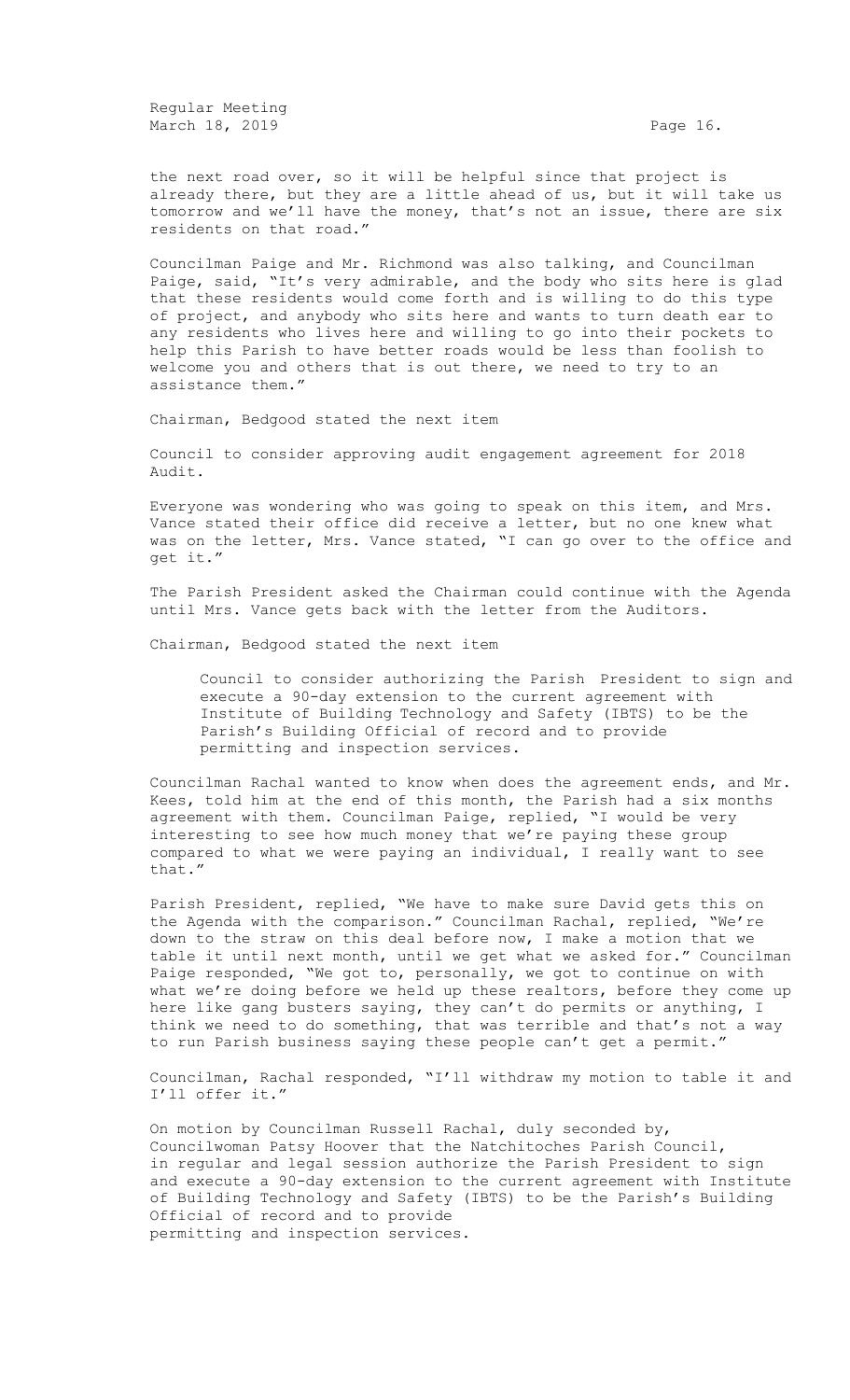Regular Meeting March 18, 2019 **Page 17.** Page 17.

On a roll call vote, the vote thereon was as follows:

| Ayes: | Councilman Rachal   |                           |               |
|-------|---------------------|---------------------------|---------------|
| Ayes: | Councilwoman Hoover |                           |               |
| Aves: |                     | Councilman de Graffenried |               |
| Ayes: | Councilman Bedgood  |                           |               |
| Ayes: | Councilman Paige    |                           | Motion Passed |

Chairman, Bedgood stated the next item

Council and Attorney to discuss ROV appointment.

Mr. Mansour, Parish Attorney, begins, "We received the opinion of the Attorney General last week and a copy of the opinion should have been provided to all members of the Council and to the Council President to review, as you recall in the initial, actually my first meeting as legal Council there was a discussion about the appointment of the Registrar Voters to fill the position that was vacated by the retirement of the Registrar of Voters, that person is being filled by the Interim Deputy that is currently acting as the Registrar of Voters. There was a question that was presented to the District Attorney's Office who had the authority and decision on the replacement of the Registrar of Voters for Natchitoches Parish the District Attorney's Office request an opinion from the Attorney Generals they addressed several questions and render an opinion to the District Attorney on their evaluation and experience in dealing with the question of replacing the Registrar of Voters in the Parishes. I contacted Mr. Wells, who is the Assistant Attorney General who represents the Registrar of Voters across the State, had some discussion with him and ultimately, I submitted a list of questions. Have you-all been provided with a copy. In the letter you can see the questions that was addressed for the opinion and the AG, Attorney General was issued an opinion, I guess in summary the Attorney Generals Office confirmed the opinion of the District Attorney Office is the Parish Council has the authority to select the candidate or replacement for the Registrar of Voters in Natchitoches Parish. I understand prior to the beginning as legal Counsel that there was some steps that had been taken in order to begin the process of the Registrar of Voters and in accordance with the Statute, I think that in my opinion that the Council should move forward and to advertise to publicize the opening and seek application and go through the process on the selection of the placement. I can give you specifics, that in the letter as needed."

Councilwoman, Hoover, replied, "Correct me if I'm wrong the President does not have any say at all in the process?" Mr. Mansour, "The Statute the Council has the decision, but the Council can vote for his input or come up with their own process, the President is not specifically excluded, he's not prohibited should I say, but it's the decision of the Council as whether the President participate, it's at the pleasure of the Council."

Councilman Paige, responds, "It could be a working relationship if possible. Mr. Mansour, I've mentioned to the chair, Mr. Bedgood if possibly to be fair when we start all over have the Chairperson select another Council member and Ms. Sheryl because you can't have three Councilmembers involved in this process for them to do the interview and I had some other people called and all the questions you asked before needs to be completely thrown out because they're prepared for those questions, I think that would be a fair way to do it and with that they bring in a recommendation to the full Council so they can interview the individuals so it wouldn't be so public."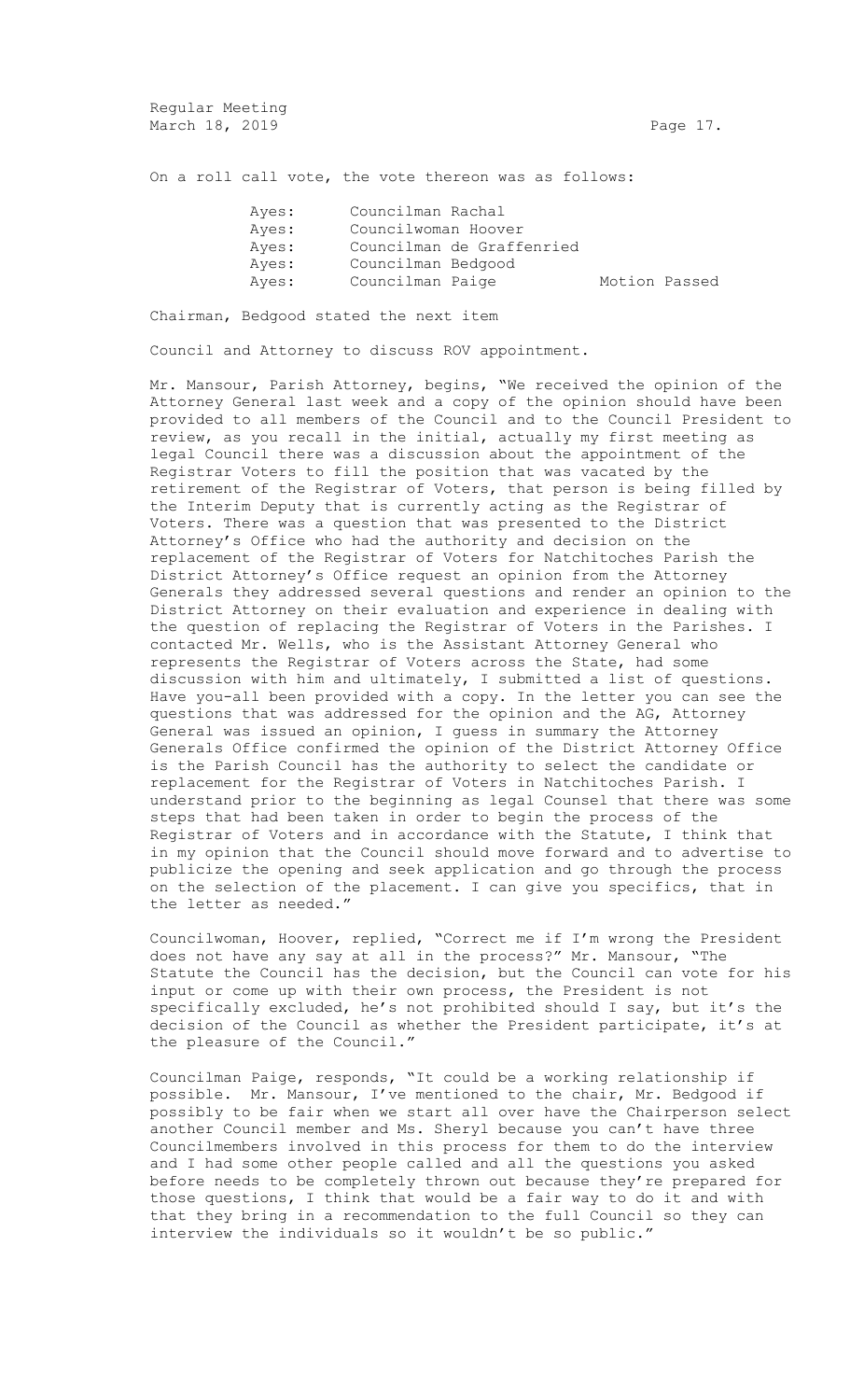Regular Meeting March 18, 2019 **Page 18.** 

Mr. Mansour, replied, "I think you can do that, the Statue does provide that appointment the Governing Authority shall offer an interview to each applicant that meet qualifications, so if the applicants wants to meet with the entire Council rather than the committee, that's an option."

Councilman Paige, "See that's where we had the problem before possibly going into an Executive Session with these people than have all their public interview in public."

The Council was discussing about going into an Executive Session if you could or couldn't and if the Council votes to go into an Executive Session you can go into Executive Session not to interview, but to discuss the character and competence of the individual. In a body of five it takes four positive votes to enter an Executive Session.

Councilman Rachal, stated, "As far as the option of picking two and o and a random person, I didn't see that in this letter, it said entire Council, which will be doing the selection, so I wouldn't be up on taking someone else word on what they heard, unless I heard that."

Mr. Mansour, replied, "I think it's a decision that the Council can make on the process that the process that the Council wants to follow to interview the candidates."

The Chairman, spoke, "As the Chairman, just let me say this, but when it says Council I feel that all of us should be in the process, that's just me, I don't want to make the decision me and one more or two of them, I think all of us should be in the selection."

Councilman Paige, replied, "I think we all would be in the selection, but when you're talking to the individual and they're standing there, it's certain questions that are asked automatically you can't ask those anyway, but those people have other jobs, and they're applying It's just not good to have individual stand there seeking a job and they work somewhere else, it's just not, I mean in my prospective, that's all I'm simply saying, my God."

Mrs. Carolyn Roy, "They didn't have not expectancy of privacy, is that right?"

Councilman, Paige had started to answer, and he said just let me hush, and Councilwoman, Hoover, responded, "No, Chris, it's not about hushing the Council finding out exactly what we need to do and how we need to do it as a body and if you have something to say, say it, we have the attorney here to tell us what we can do and what we can't do, but we going to have to make a decision because this has gone on too long, and we going to have to make a decision." Councilman Paige went on to tell about how it was done in the past, to explain everyone is still in the process, but maybe you weren't on the questioning of the individual. Councilwoman, Hoover, asked Councilman de Graffenried what he had to say, and his response was, "I'm just listening right now, but whatever we do we need to stop and write an Ordinance, put our procedures in an Ordinance, so if it happens again we'll know how to proceed."

The Parish President wanted to speak, "Let me just recommend something, whatever you do can you wait to after the March 30, election, but correct me if I'm wrong Mr. Mansour, if you have two or less Councilmembers, like Mr. Paige stated you can have a committee, it's a Council decision and another thing about starting over, Sheryl was the only one involved in the interviews before, I think you should take the original list of applicants been waiting a long time instead starting over, it's your decision." Mr. Mansour, replied, "Under the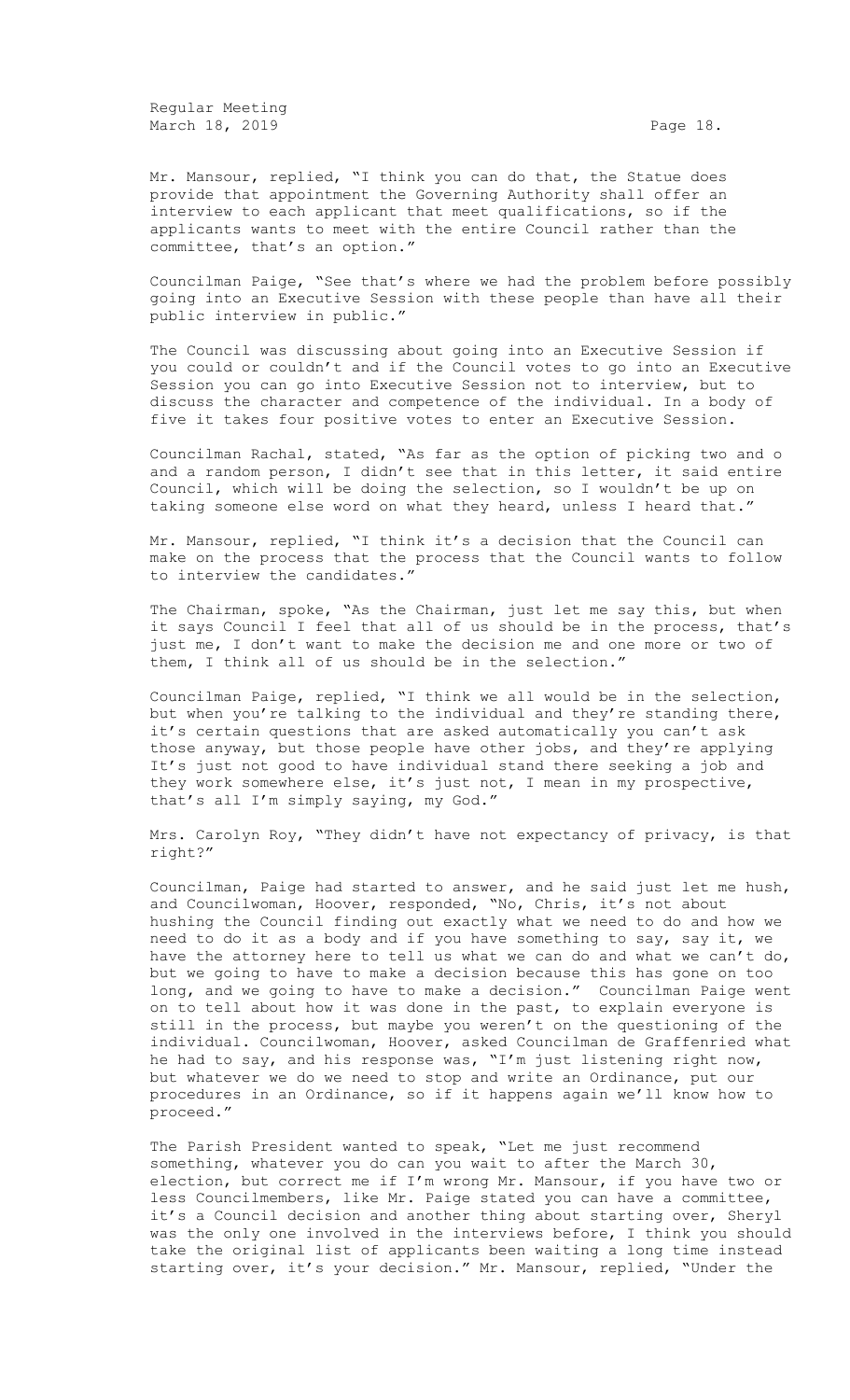Regular Meeting March 18, 2019 **Page 19.** Page 19.

Statue that this Council in our opinion has the authority to do the process, that they should do the process, the Statue is clear rather it's been done in the past, I don't want to cut out an applicant from applying because they didn't understand this process which had taken place." Councilman, Rachal, replied, "You're talking about the top nine that was recommended before?" Mr. Mansour, replied, "That's right." Councilman Rachal begins reading off the qualifications and he said, I should be I don't think it should be this type of job, because of this, it shouldn't matter, if it's set forth by the Secretary of State then we need to stick with it."

Councilman de Graffenried, asked, "So we're agreeing that two Council members and Sheryl are going to do it, Councilman, Rachal, replied, "I'm not agreeing to that, if I'm going to cast my vote on somebody, I want to be on the interview." Councilman, de Graffenried, said, "Ok."

Councilman, Rachal, replied, "I think we should have a meeting to discuss how we going to handle this before the next meeting. I will agree on that." Mr. Mansour, replied, "I don't think you necessarily have to decide tonight on the process, but you-all need to be thinking of a process." Councilman, Paige, if someone come up with one way and another comes up with another way, we just vote on it three to two."

Councilman Rachal, replied, "I understand what you're saying is it possible that we can meet open forum legally to discuss how we can come up with a plan and be ready for next month."

Chairman Bedgood, wanted to know if it could wait until after the March election and everyone was saying it would be after that anyway. The meeting is not until next month and the election would be over at the end of the month. The Parish Attorney stated, "No matter of the process you have to advertise it and to solicitate the applications and to make a decision on the process doesn't stop the advertising of the position."

Councilwoman Hoover, asked, "You think we need to start the process now? Parish Attorney, responded, "That's you-all decision."

Chairman, Bedgood, stated, "I think we need to go ahead and start it."

Councilman de Graffenried, asked, "How long does the process stays opened?" Parish President, responded, "I do mine three weeks, you do what you want." Cathy Creamer was discussing the specifics of the advertisement and that she couldn't remember off hand, it's been a while since she did it, but she would look at it and get with Sheryl and then they would decide on the advertisement and we can decide on the number of publications. Councilman, Paige, "When I said the Chairperson you can designate I don't care to be on the interview, you can designate you or Mr. Rachal or Ms. Hoover, I don't care, and Sheryl, I don't have to be there, I don't need to be there, I trust you guys to say this is the best individual and we deal with it, or you want to select two however you want to do it, we can choose from it, something to work with, I don't care." Councilman Doug de Graffenried agreed with Councilman Paige and said that was a good idea to let Councilwoman Hoover and Councilman Rachal to be on the interview Committee along with Sheryl, the Parish Clerk and then Cathy, HR. So, the committee will be Councilman Rachal, Councilwoman, Hoover, Parish Council Clerk, and HR and they would have to bring back the top 3 candidates to the Council for approval.

On motion for both by Councilman Russell Rachal, duly seconded by, Councilman Rodney Bedgood that the Natchitoches Parish Council, in regular and legal session, does hereby approves the interview Committee of Councilman Russell Rachal, Councilwoman, Patsy Hoover,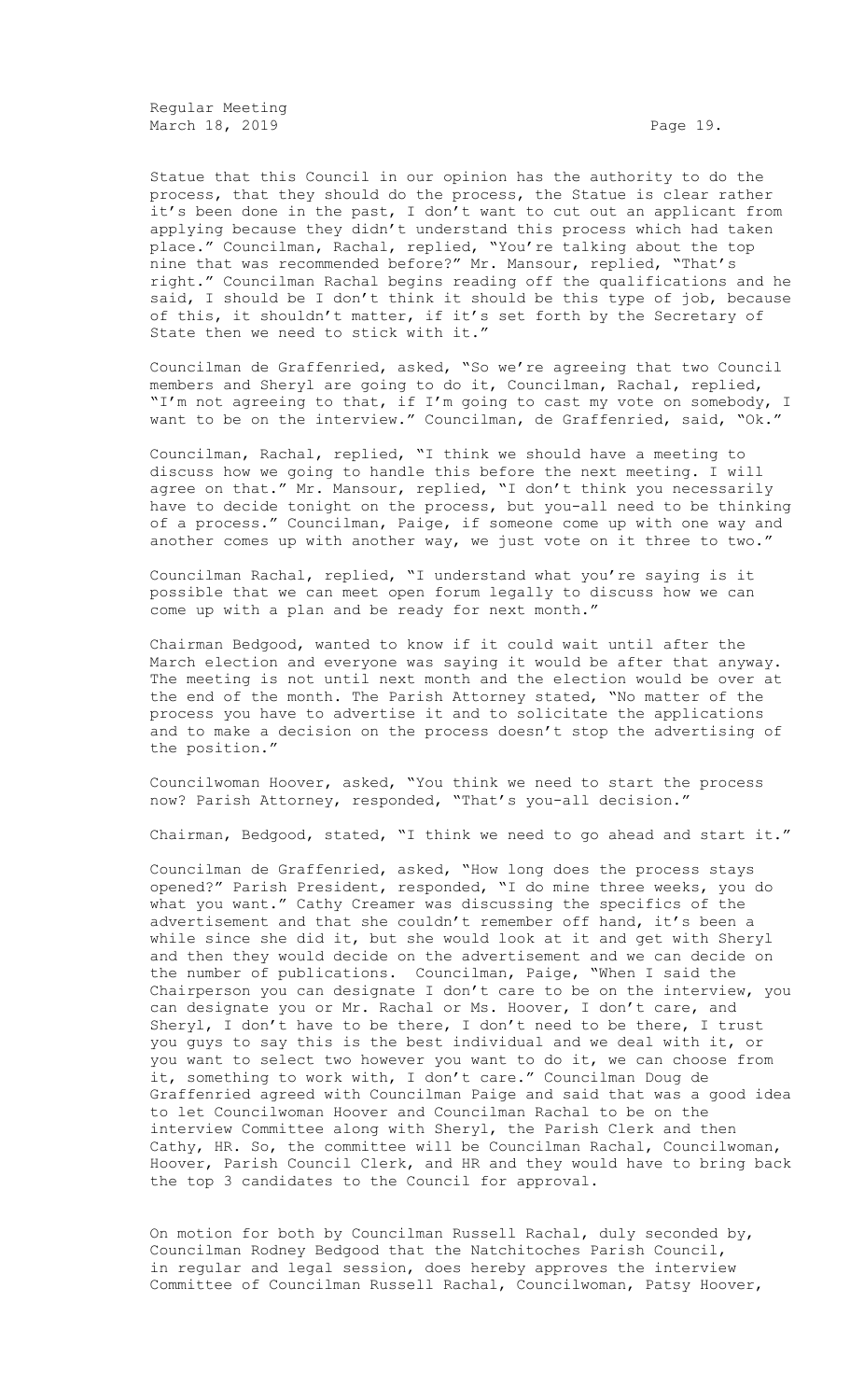Regular Meeting March 18, 2019 **Page 20. Page 20. Page 20.** 

Parish Council Clerk, Sheryl Frederick, and HR, Cathy Creamer to interview candidates and bring back the top 3 applicants to the Council for their choosing.

On a roll call vote, the vote thereon was as follows:

| Ayes: | Councilman Rachal         |               |  |
|-------|---------------------------|---------------|--|
| Aves: | Councilman Bedgood        |               |  |
| Aves: | Councilwoman Hoover       |               |  |
| Aves: | Councilman de Graffenried |               |  |
| Ayes: | Councilman Paige          | Motion Passed |  |

Cathy Creamer and Sheryl Frederick would be working hand to hand And Councilman de Graffenried, asked, "Would the candidates that did the applications and interviews we need to write them a letter explaining the new process it wasn't because we didn't have unqualified candidates it's because of the new process. And it was said, Sheryl get that letter ready."

Katherine Woodard Holden wanted to be clear on the process now, she asked, "I just want to be clear now on the process, I just want to make it clear, Do I need to re-apply on an application again or you would just pull the application that was submitted?" All agreed that we need to start a new process, and this includes a new application. Ms. Cathy Creamer, stated, "Ms. Holden had turned in some letters of recommendations and things you might not have copies of, if she request I can pull those copies, so she wouldn't have to do that part or anybody who wishes to re-apply they can request it in writing to me and I'll pull their original letter, resumes, for them."

Chairman, Bedgood stated the next item

Council to approve Head Start COLA for 1.77 total is \$14,176.

Parish President responded, "Federal money designated for the employees, if you don't spend it for the COLA you have to find something else to spend it on, it was intended for the employees and I rather give it to the employees."

Councilman Rachal, asked, "I don't have any problem with this but in an event if these employees are not rehired will that be a cost to us?" Everyone said no.

On motion by Councilman Russell Rachal, duly seconded by, Councilwoman Patsy Hoover that the Natchitoches Parish Council, in regular and legal session approves the HEAD START COLA for 1.77 percent to the Head Start employees totaling \$14,176 dollars.

On a roll call vote, the vote thereon was as follows:

| Ayes:    | Councilman Rachal   |                           |               |  |
|----------|---------------------|---------------------------|---------------|--|
| Ayes:    | Councilwoman Hoover |                           |               |  |
| Ayes:    |                     | Councilman de Graffenried |               |  |
| Ayes:    | Councilman Bedgood  |                           |               |  |
| Abstain: | Councilman Paige    |                           | Motion Passed |  |

Chairman, Bedgood stated the next item

Council to consider a Resolution authorizing the Parish President to execute the certificate of substantial completion for construction of the Hampton Road Improvement Project completed by W.L. Bass Construction, Inc.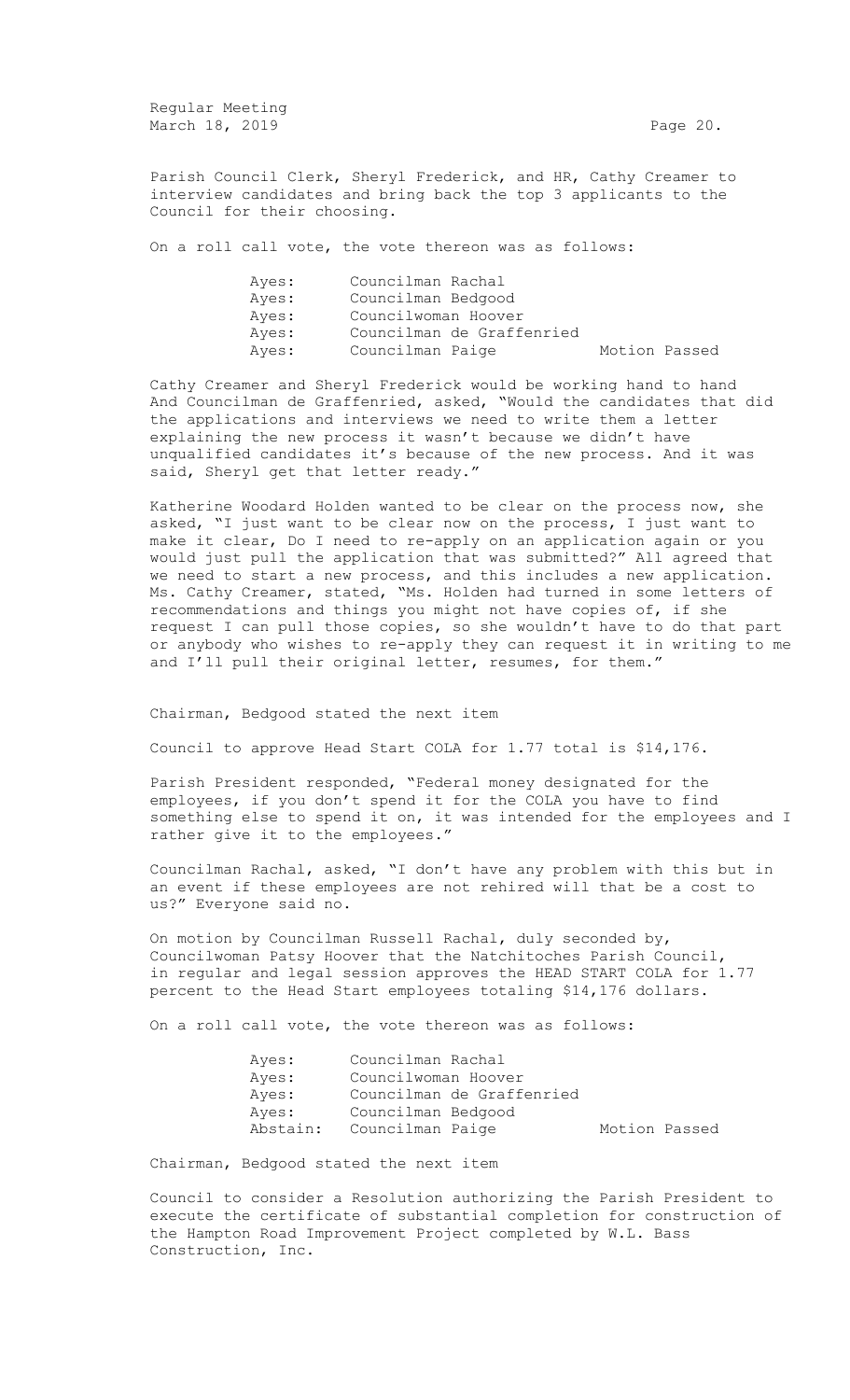Regular Meeting March 18, 2019 **Page 21.** Page 21.

Councilman Rachal asked, "Is this saying it's costing us more than we agreed?" Parish President responds, "They included it the resolution for a change order number 3. During the construction in February we uncovered some real bad spots in the subbase and we had to use a little extra material, they had to muck out all the old bad stuff and put more rock in it, the contract had some things in the contract with fixed price and certain with fix price per unit we used more stone, then we ended up with a higher portion, that being a little higher, the mid increase it about \$10,000 or so, like .9 percent out of a \$1,000,0000 or so."

Councilman Paige, replied, "That comes from the Parish?" Parish President, replied, "Yes, that comes from us anything over the \$1,350,924.45."

Parish President, responds, "It's certain things you can't predict, we don't have x-ray vision." The Parish President and Councilman Rachal and Mr. John Richmond had a deep discussion on this item.

Relatively to the end of the discussion the following action was taken.

On motion by Councilman Chris Paige, duly seconded by, Councilwoman Patsy Hoover that the Natchitoches Parish Council, in regular and legal session, does hereby approve the Resolution authorizing the Parish President to execute the certificate of substantial completion for construction of the Hampton Road Improvement Project completed by W.L. Bass Construction, Inc.

On a roll call vote, the vote thereon was as follows:

| Councilman Paige    |                           |
|---------------------|---------------------------|
| Councilwoman Hoover |                           |
| Councilman Paige    |                           |
|                     | Councilman de Graffenried |
| Councilman Bedgood  |                           |
|                     |                           |

Motion Passed

Chairman, Bedgood stated the next item

Council to consider authorizing the Parish President to sign and execute an LCDBG agreement in the amount of \$756,300 for sewer renovation in Payne Subdivision.

On motion by Councilman Chris Paige, duly seconded by, Councilman Russell Rachal that the Natchitoches Parish Council, in regular and legal session, does hereby authorize the Parish President to sign and execute an LCDBG agreement in the amount of \$756,300 for sewer renovation in Payne Subdivision. On a roll call vote, the vote thereon was as follows:

| Councilman Paige          |               |  |
|---------------------------|---------------|--|
| Councilman Rachal         |               |  |
| Councilwoman Hoover       |               |  |
| Councilman de Graffenried |               |  |
| Councilman Bedgood        | Motion Passed |  |
|                           |               |  |

Chairman, Bedgood stated the next item

At time they must complete the discussion on the Council to consider approving audit engagement agreement for 2018 audit.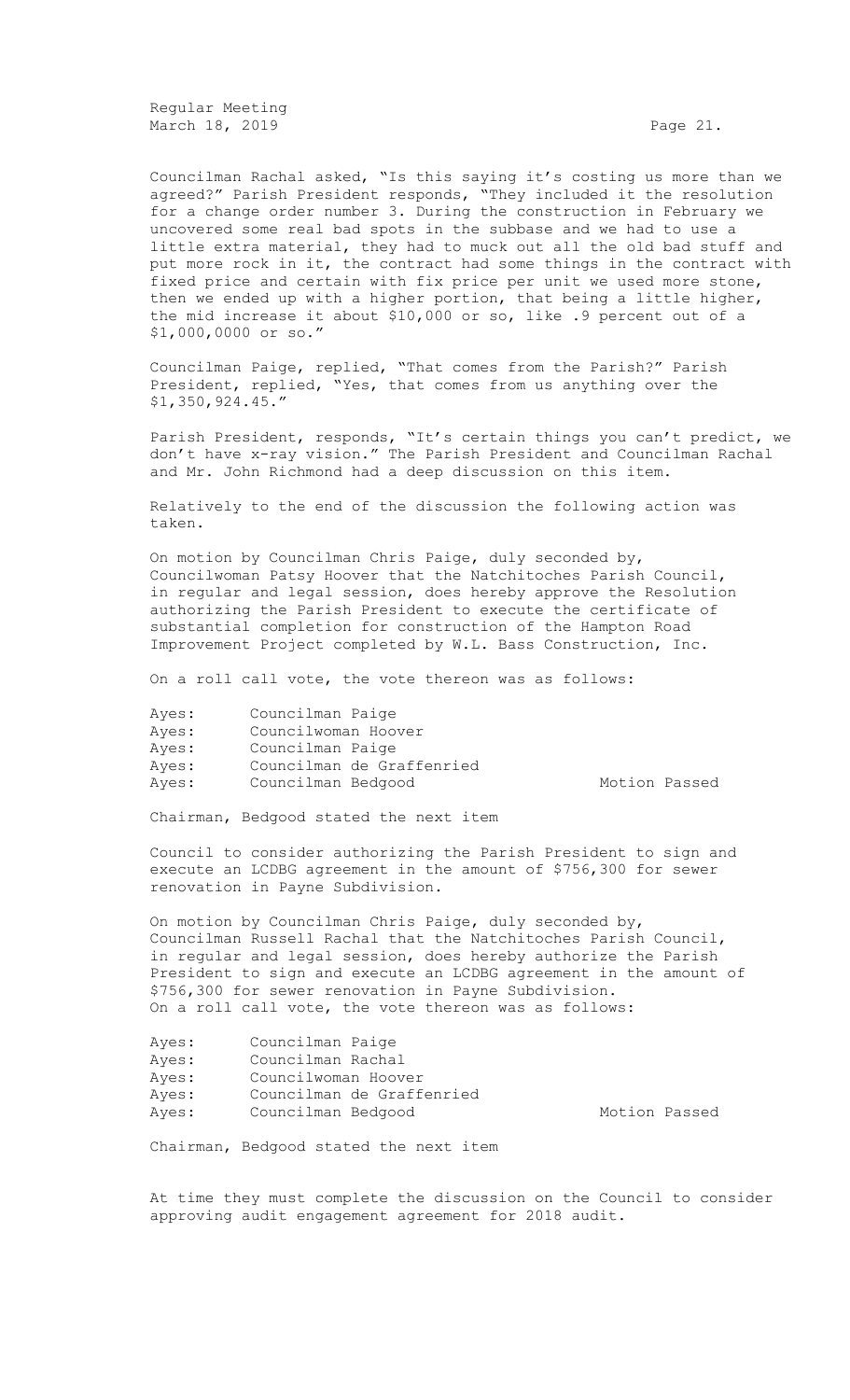Parish President begins, "This is for hiring the professional services of our auditors." Councilman de Graffenried, asked, "Do you want to explain the difference between an agreed upon procedures and an Audit?" Parish President, responds, "NO." Councilman de Graffenried, "Do you want me to explain between an agreed upon procedure and an audit report? We're not looking at numbers, you're looking at how you're handling your money, they're not looking at numbers and this amount money for agreed upon procedures for the budget as large as the Parish budget, they're doing this, just flipping through, looks good to me. How long have they been doing the audit for the Parish? In the real-world business change auditors about every ten years, so I'm suggesting stoutly we need to decide what we're wanting to do, if we're going to have an audit, it's going to cost way more than \$5,000 dollars. Do we want to have an Agreed Upon Procedure, do we want to have Cunningham do it? Linda do you want to comment? Linda's leaving." but she's on the phone trying to get the Treasurer, Debbie Miley.

Cathy Creamer, responded, "We do a complete audit and it costs more than \$5,000 it's around \$50,000, I don't know what that letter is saying, before you." Doug de Graffenried, "That's why, do we have the right piece of paper? I see an estimated cost between \$3,000 to \$5,000, I have not had time to read it all."

Councilman Paige and Councilwoman Hoover wanted to table this until they have all the information in front of them, but Councilman, Paige, said, "We do need to hear what they are coming back with"

There was more discussion on this item, the Annual Audit is due by June 30 and we're required by law to turn it in to the Legislative Auditor. A question was asked of Ms. Creamer to know if it's budget in for an Audit. Ms. Creamer responds, "I'm not privileged to that information at this present time. I don't have anything personally"

Councilwoman Hoover wanted to know where's the enema Treasurer, but she was trying to say interim, everyone had a laugh over that. Councilman de Graffenried, "Asked so it's their per diem rate that is between \$3000 -\$5,000?

Parish President, "Mr. Chairman, I just talked the Treasurer, she said this letter covers the review of the procedures that we have adopted last year the Legislative Auditor every year or so come out with new procedures and that what this is. The audit is much more in your budget each part is charged to each of the different funds and we would like to start now, but our next meeting is April 15 and we can table it until we have more information." Councilman Doug de Graffenried, asked, "Can you-all get it done in that length of time?" Lynda Vance replied, "They're already asking for information. We're going to have to ask for a special meeting they cannot do that amount of work in that short length of time."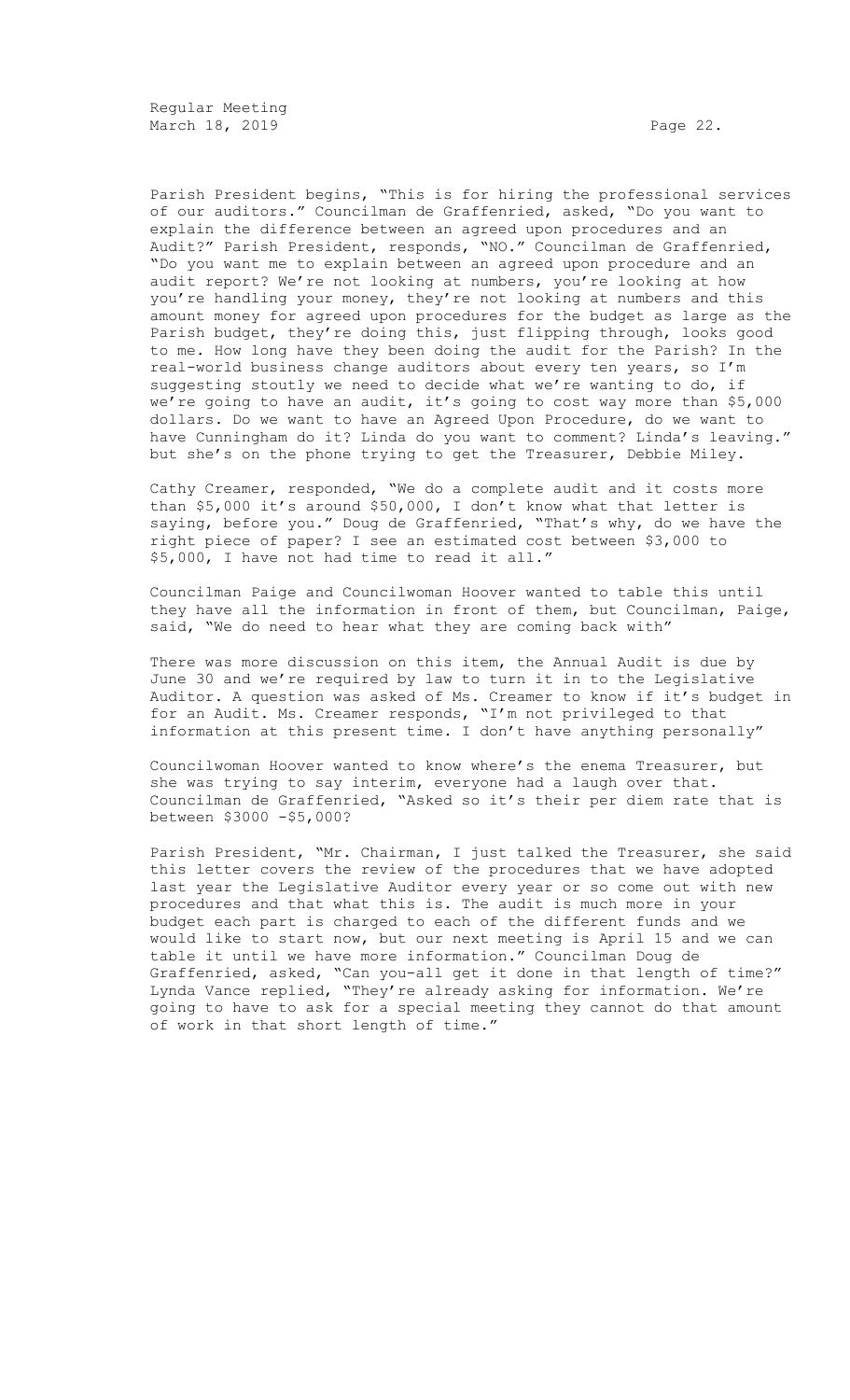Regular Meeting March 18, 2019 **Page 23.** Page 23.

Relatively to all the discussion on this item the following was decided upon.

On motion by Councilwoman Patsy Hoover, duly seconded by, Councilman Chris Paige that the Natchitoches Parish Council, in regular and legal session, does hereby table the audit engagement agreement for 2018 Audit.

On a roll call vote, the vote thereon was as follows:

| Ayes: | Councilwoman Hoover |                           |               |  |
|-------|---------------------|---------------------------|---------------|--|
| Ayes: | Councilman Paige    |                           |               |  |
| Ayes: |                     | Councilman de Graffenried |               |  |
| Ayes: | Councilman Rachal   |                           |               |  |
| Ayes: | Councilman Bedgood  |                           | Motion Passed |  |

Chairman, Bedgood stated the next item

Visitors for Non-Agenda Items. (3 minutes)

James Dupree with Fire District Number 4 wanted to discuss with the Council about surplus an old Fire Truck and donating it to the Rapides Parish Fire District No. 18 this was an agenda item, but more investigation by the Parish attorney before Council can vote on it.

Mr. John Hodgeson wanted to discuss Pardee Road which was submitted on a Capital Outlay application, and Parish President informed everyone this road wasn't chosen, but Mr. Hodgeson said he made some calls to Baton Rouge and he receive different information, but he will be giving the names of the ladies who he has been talking with to Mr. Richmond and Parish President Nowlin.

Chairman, Bedgood stated the next item Executive Session to discuss a pending litigation of Jacquekin Pier vs. Parish of Natchitoches in the 10 judicial Court.

On Motion by Councilman Doug de Graffenried, duly seconded, by Councilwoman Patsy Hoover that the Natchitoches Parish Council, in regular and legal session does hereby enters in an Executive Session.

On a roll call vote, the vote thereon was as follows:

| Councilman de Graffenried |
|---------------------------|
| Councilwoman Hoover       |
| Councilman Bedgood        |
| Councilman Paige          |
| Councilman Rachal         |
|                           |

The meeting was back in session and it was decided that we'll decline the settlement and defend the case in Court.

On Motion by Councilman Russell Rachal duly seconded, by Councilman Rodney Bedgood that the Natchitoches Parish Council, in regular and legal session does hereby decline the settlement and defend the case in Court.

On a roll call vote, the vote thereon was as follows:

| Ayes:  | Councilman Rachal   |  |
|--------|---------------------|--|
| Ayes:  | Councilman Bedgood  |  |
| Nayes: | Councilwoman Hoover |  |
| Ayes:  | Councilman Bedgood  |  |
| Ayes:  | Councilman Paige    |  |